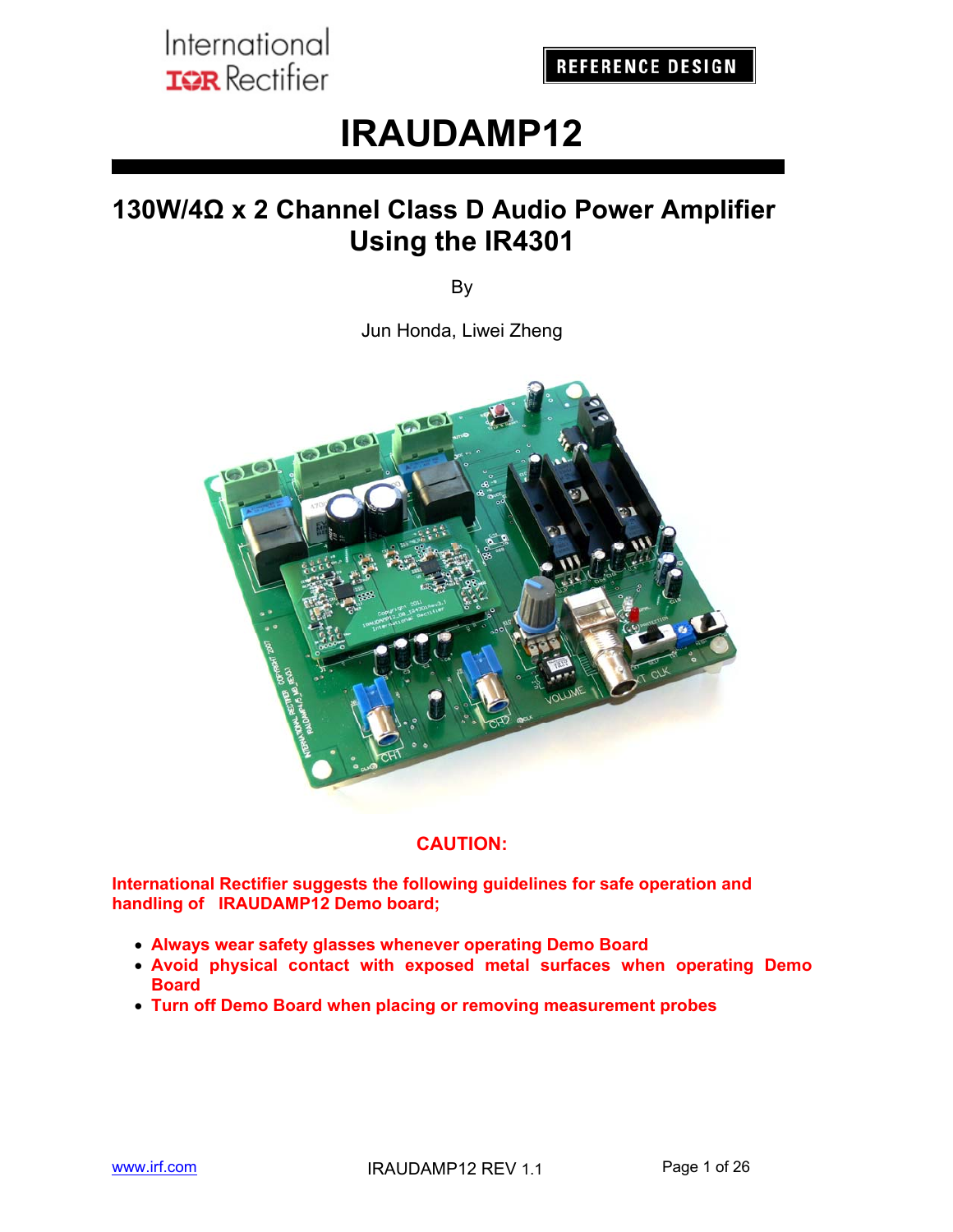## **REFERENCE DESIGN**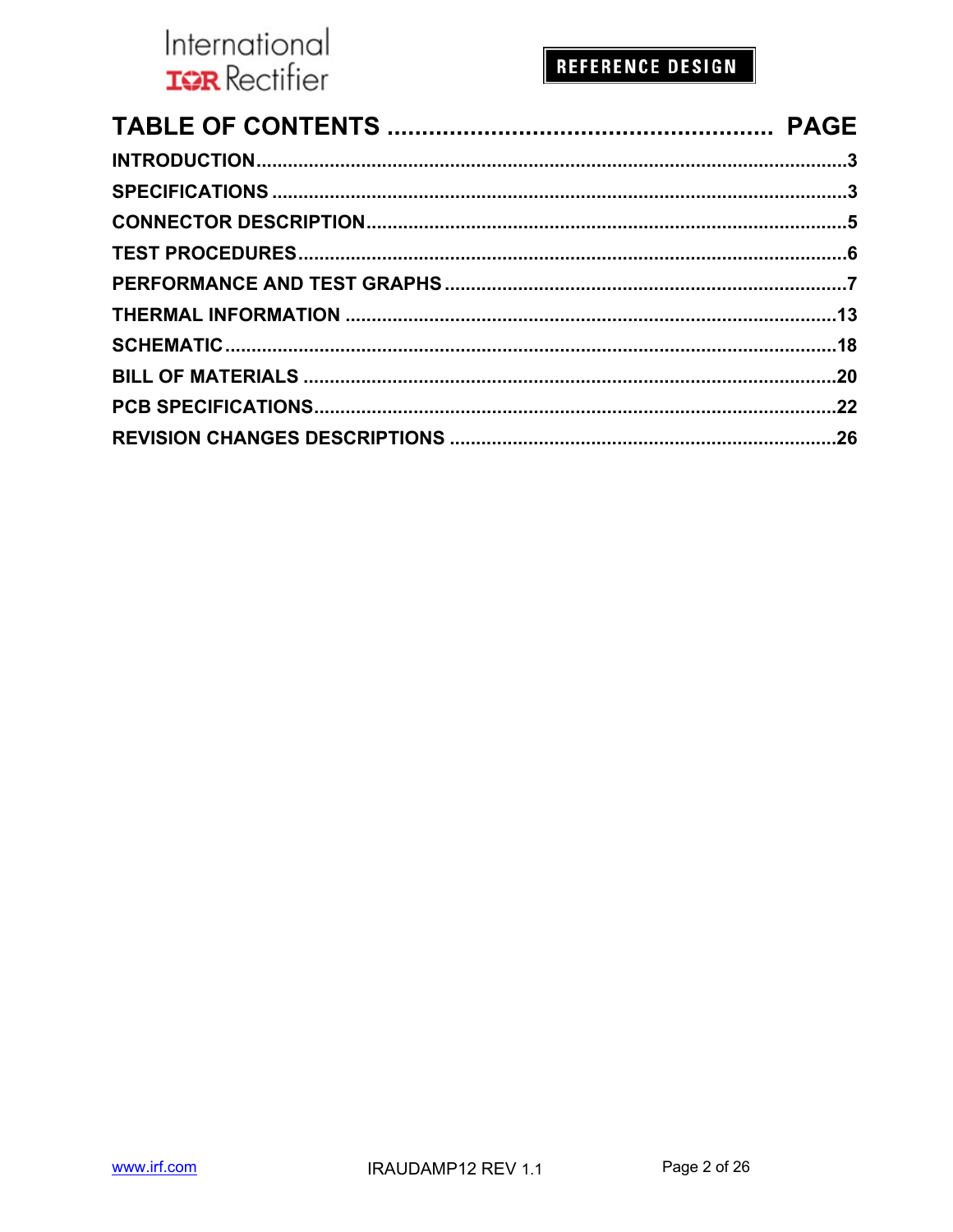**REFERENCE DESIGN** 

#### **Introduction**

The IRAUDAMP12 reference design is a two-channel, 130W/ch (4Ω/±31V; no heatsink)/ 160W/ch (4Ω/±34V; \*with heatsink) half-bridge Class D audio power amplifier. This reference design demonstrates how to use the IR4301 IC, implement protection circuits, and design an optimum PCB layout using PowIRaudio integrated Class D IC. This reference design does not require heatsink or fan cooling for normal operation (one-eighth of continuous rated power).The reference design provides all the required housekeeping power supplies for ease of use. The two-channel design is scalable for power and the number of channels.

#### **Applications**

- AV receivers
- Home theater systems
- Mini component stereos
- Powered speakers
- Sub-woofers
- Musical Instrument amplifiers
- Car audio amplifiers

#### **Features**

| Output Power:                        | 130W x 2 channels (10%THD+N $4\Omega$ load; no heatsink),    |
|--------------------------------------|--------------------------------------------------------------|
|                                      | 160W x 2 channels (10%THD+N $4\Omega$ load; *with heatsink), |
| <b>Multiple Protection Features:</b> | Over-current protection (OCP), high side and low side        |
|                                      | Over-voltage protection (OVP),                               |
|                                      | Under-voltage protection (UVP), high side and low side       |
|                                      | DC-protection (DCP),                                         |
|                                      | Over-temperature protection (OTP)                            |
| PWM Modulator:                       | Self-oscillating half-bridge topology with optional clock    |
|                                      | synchronization                                              |

## **Specifications**

| <b>General Test Conditions (unless otherwise noted)</b> |           | <b>Notes / Conditions</b>              |  |  |
|---------------------------------------------------------|-----------|----------------------------------------|--|--|
| <b>Supply Voltages</b>                                  | ±15V~±31V | Bipolar power supply; without heatsink |  |  |
|                                                         | ±15V~±34V | Bipolar power supply; *with heatsink   |  |  |
| Load Impedance                                          | $4 - 20$  | Resistive load                         |  |  |
| Self-Oscillating Frequency                              | 400kHz    | No input signal, Adjustable            |  |  |
| <b>Gain Setting</b>                                     | 26dB      | 1Vrms input yields rated power         |  |  |

| <b>Electrical Data</b>         |     | <b>Typical</b>                                                      | <b>Notes / Conditions</b>              |  |  |  |  |
|--------------------------------|-----|---------------------------------------------------------------------|----------------------------------------|--|--|--|--|
| <b>IR Devices Used</b>         |     | IR4301 PowlRaudio integrated Class D IC                             |                                        |  |  |  |  |
| Modulator                      |     | Self-oscillating, second order sigma-delta modulation, analog input |                                        |  |  |  |  |
|                                |     | 100W                                                                | 1kHz, $4\Omega$ load, without heatsink |  |  |  |  |
|                                |     | 130W                                                                | 1kHz, $4\Omega$ load, *with heatsink   |  |  |  |  |
|                                |     | 80W                                                                 | 1kHz, $3\Omega$ load, without heatsink |  |  |  |  |
| Output Power CH1-2: (1% THD+N) |     | 95W                                                                 | 1kHz, $3\Omega$ load, *with heatsink   |  |  |  |  |
|                                | 55W |                                                                     | 1kHz, $2\Omega$ load, without heatsink |  |  |  |  |
|                                |     | 70W                                                                 | 1kHz, $2\Omega$ load, *with heatsink   |  |  |  |  |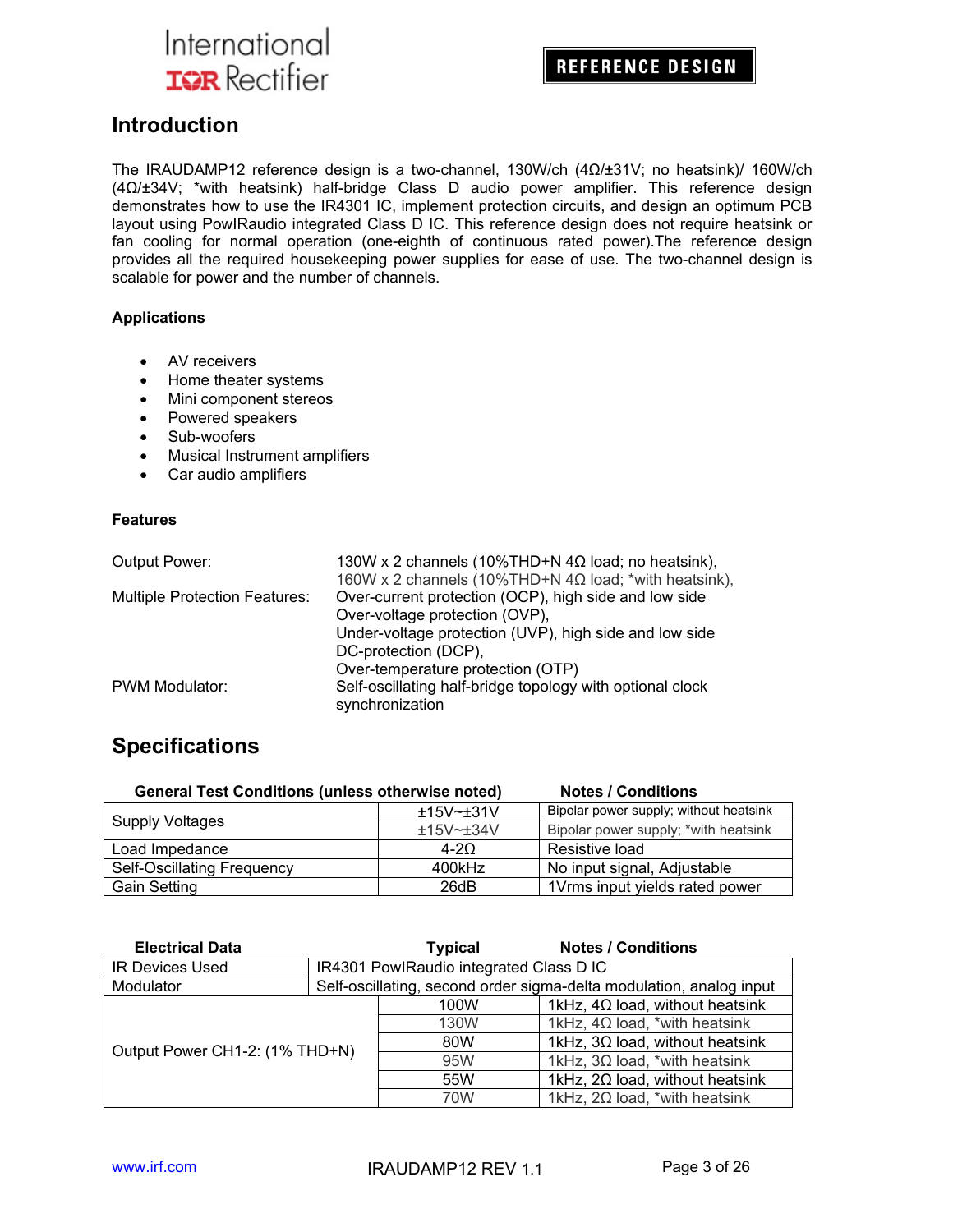## **REFERENCE DESIGN**

|                                     | 130W        | 1kHz, $4\Omega$ load, without heatsink                               |
|-------------------------------------|-------------|----------------------------------------------------------------------|
|                                     | 160W        | 1kHz, $4\Omega$ load, *with heatsink                                 |
| Output Power CH1-2: (10% THD+N)     | 100W        | 1kHz, $3\Omega$ load, without heatsink                               |
|                                     | 120W        | 1kHz, $3\Omega$ load, *with heatsink                                 |
|                                     | 70W         | 1kHz, $2\Omega$ load, without heatsink                               |
|                                     | 90W         | 1kHz, $2\Omega$ load, *with heatsink                                 |
| Rated Load Impedance                | $4 - 20$    | Resistive load                                                       |
| <b>Idling Supply Current</b>        | ±80mA       | No input signal                                                      |
| <b>Total Idle Power Consumption</b> | 4W          | No input signal                                                      |
| <b>Distortion</b>                   | 0.02%       | THD+N @ 50W, $4\Omega$                                               |
| <b>Residual Noise</b>               | $250 \mu V$ | IHF-A weighted, AES-17 filter                                        |
| <b>Channel Efficiency</b>           | 96%         | Single-channel driven, 130W/*160W(*<br>with heatsink), Class D stage |

\*Tested with heatsink from Digikey, part#:294-1085-ND with thermal pad BER161-ND

## **Connection Setup**



Figure 1 Typical Test Setup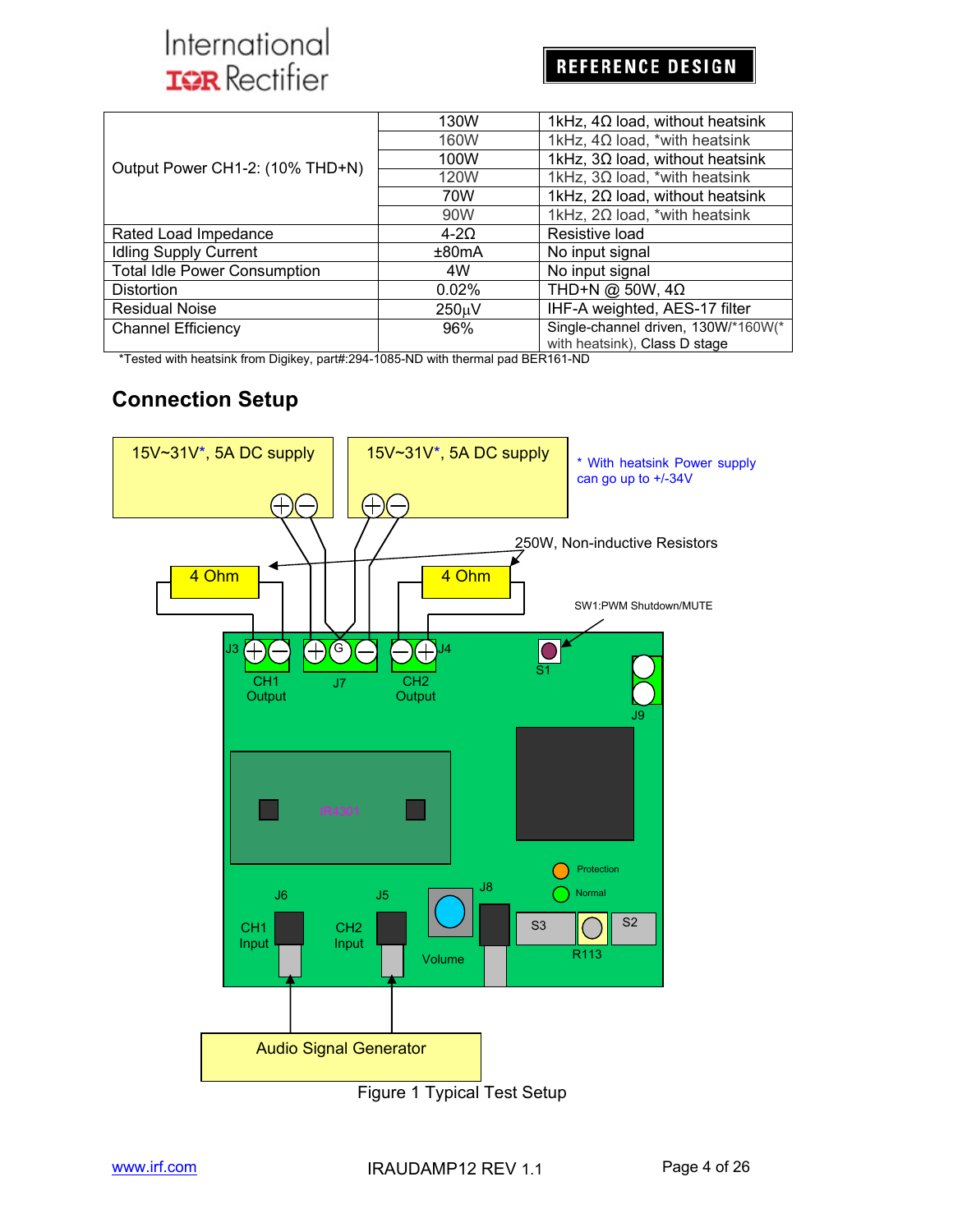## **Connector Description**

| CH <sub>1</sub> IN  | J6 | Analog input for CH1                   |
|---------------------|----|----------------------------------------|
| CH <sub>2</sub> IN  | J5 | Analog input for CH2                   |
| <b>POWER</b>        | J7 | Positive and negative supply (+B / -B) |
| CH <sub>1</sub> OUT | J3 | Output for CH1                         |
| CH <sub>2</sub> OUT | J4 | Output for CH2                         |
| <b>EXT CLK</b>      | J8 | External clock sync                    |
| DCP OUT             | J9 | DC protection relay output             |

#### **Audio Precision-Setup**

IRAUDAMP12 and Audio Precision shall be connected according to the Figureure below:



Figure 2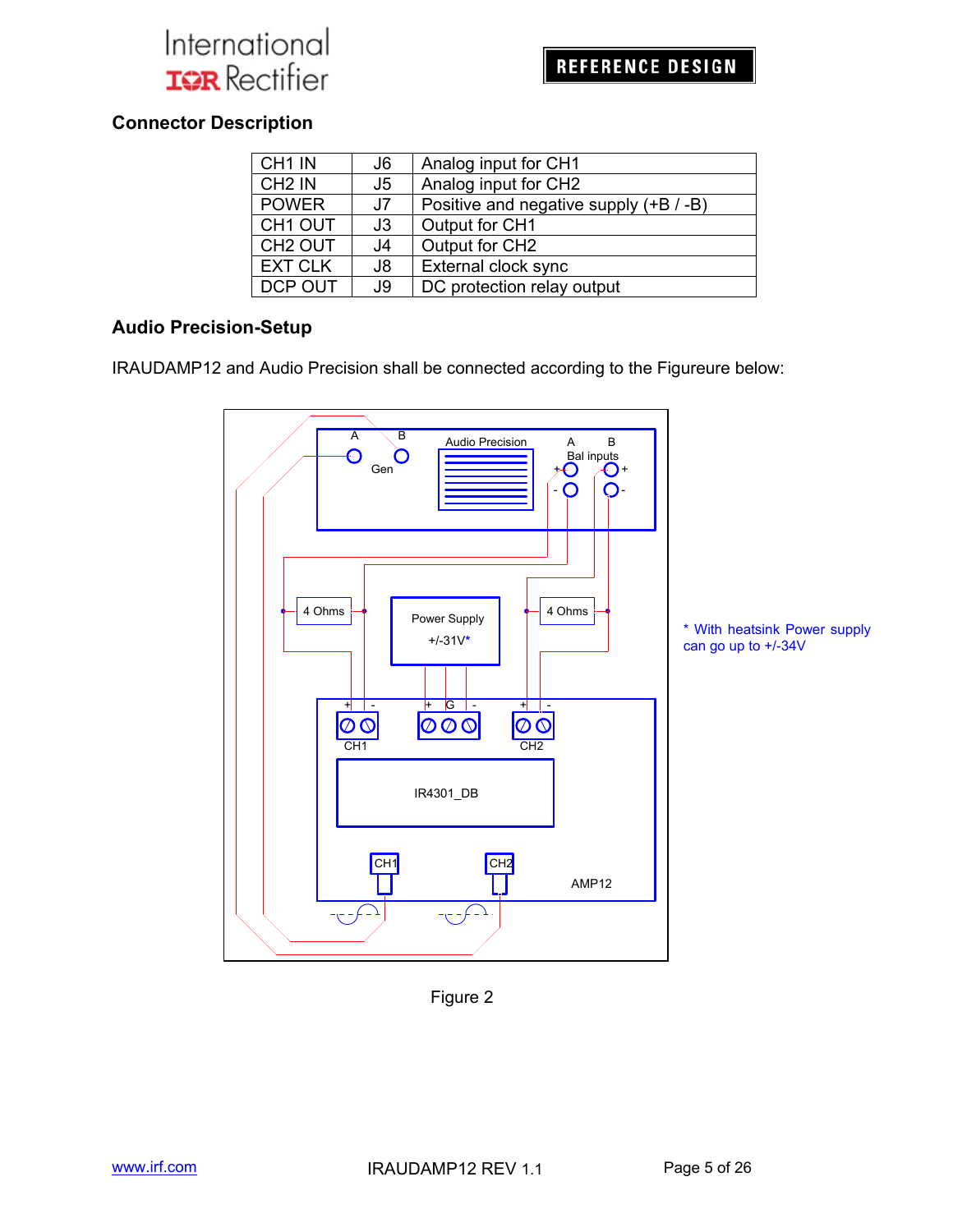## **Test Procedures**

#### **Test Setup:**

- 1. Connect  $4\Omega$ -250 W dummy loads to output connectors (J3 and J4 as shown on Figure 1) and parallel it with input of Audio Precision analyzer (AP).
- 2. Connect Audio Signal Generator to J6 and J5 for CH1 and CH2 respectively (Ap).
- 3. Set up the dual power supply with voltages of  $\pm 15V \sim \pm 31V$  (up to  $\pm 34V$  with heatsink); set current limit to 5A.
- 4. Set switch S1 to middle position (self oscillating).
- 5. Set volume level knob R130 fully counter-clockwise (minimum volume).
- 6. Connect the dual power supply to J7. as shown on Figure 1

#### **Power up:**

- 7. Turn ON the dual power supply. The ±B supplies must be applied and removed at the same time.
- 8. Red LED (Protection) should turn on almost immediately and turn off after about 3s.
- 9. Green LED (Normal) then turns on after red LED is extinguished and should stay on.
- 10. Quiescent current for the positive supply should be 60mA  $\pm$ 10mA at +31V.
- 11. Quiescent current for the negative supply should be 80mA  $\pm$ 10mA at –31V.
- 12. Push S3 switch (Trip and Reset push-button) to restart the sequence of LEDs indicators, which should be the same as noted above in steps 9-10.

#### **Functionality Audio Tests:**

- 13. Apply 1V RMS at 1kHz sinusoidal signal from the Audio Signal Generator.
- 14. Turn control volume up (R130 clock-wise) to obtain an output reading of 250Watts.
- 15. For all subsequent tests as shown on the Audio Precision graphs below (Figure 3- Figure7), the measurements are taken across J3 and J4 with an AES-17 Filter. Observe that a 1  $V<sub>RMS</sub>$  input generates an output around THD+N=1% power level.
- 16. Sweep the audio signal voltage from 15 mV<sub>RMS</sub> to 1 V<sub>RMS</sub>.
- 17. Monitor the output signals at J3/J4 with an oscilloscope. The waveform must be a non distorted sinusoidal signal with input signal below 1Vrms.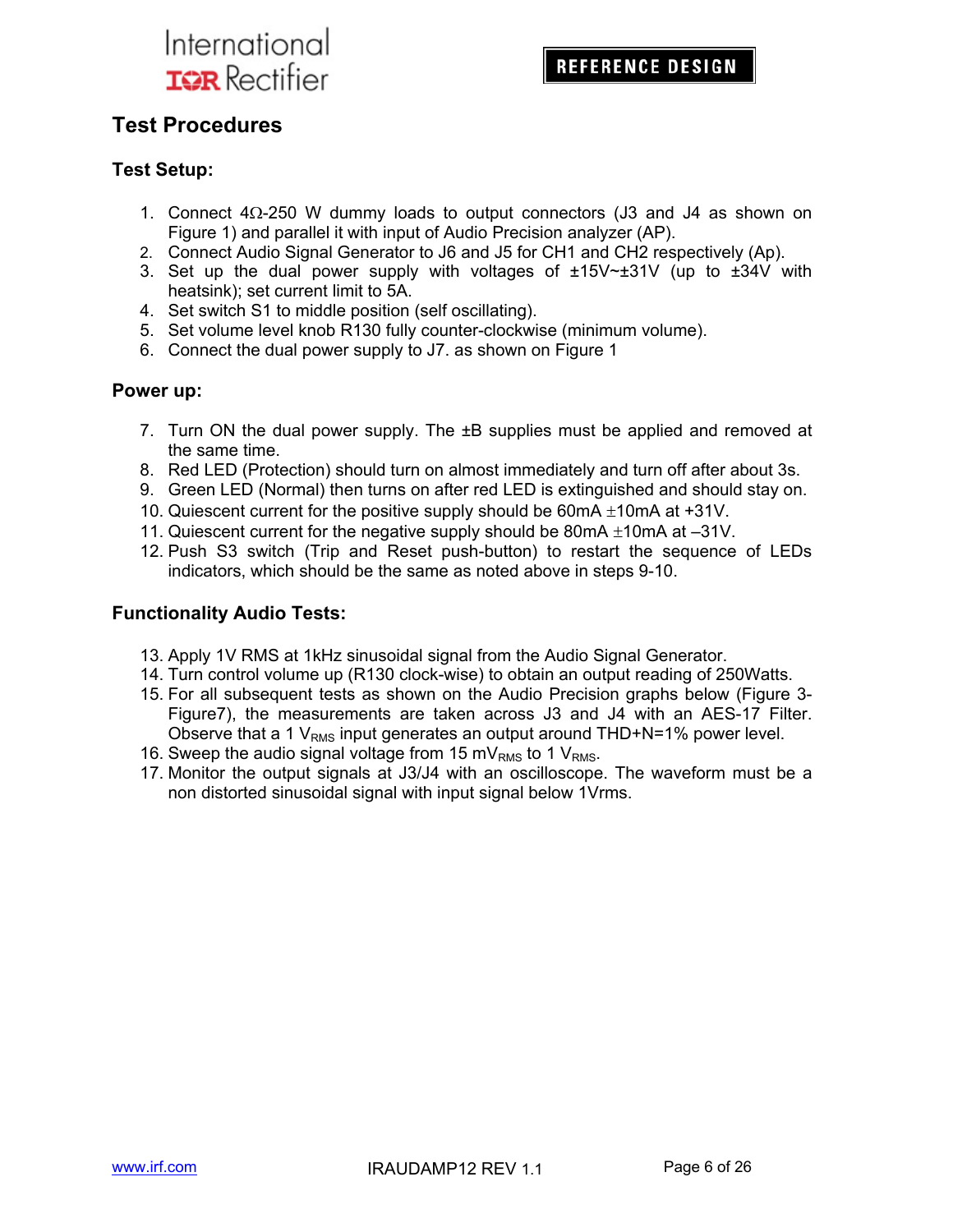## **Performance and Test Graphs**

#### *Power vs THD+N*

#### Test Conditions:

VBus = ± 31V Input Signal = 1 KHz Load Impedance = 4 ohms Set Gain = 1% clipping 100W



| Sweep Trace Color |        |                              | Line Style Thick Data |                                 |                                                                            | Axis Comment |
|-------------------|--------|------------------------------|-----------------------|---------------------------------|----------------------------------------------------------------------------|--------------|
|                   | 1<br>3 | <b>Blue</b><br>Magenta Solid | Solid                 | 2<br>$\overline{\phantom{a}}^2$ | Anir. THD+N Ratio Left CH1 - 4 Ohms<br>Anir. THD+N Ratio Left CH2 - 4 Ohms |              |

Figure 3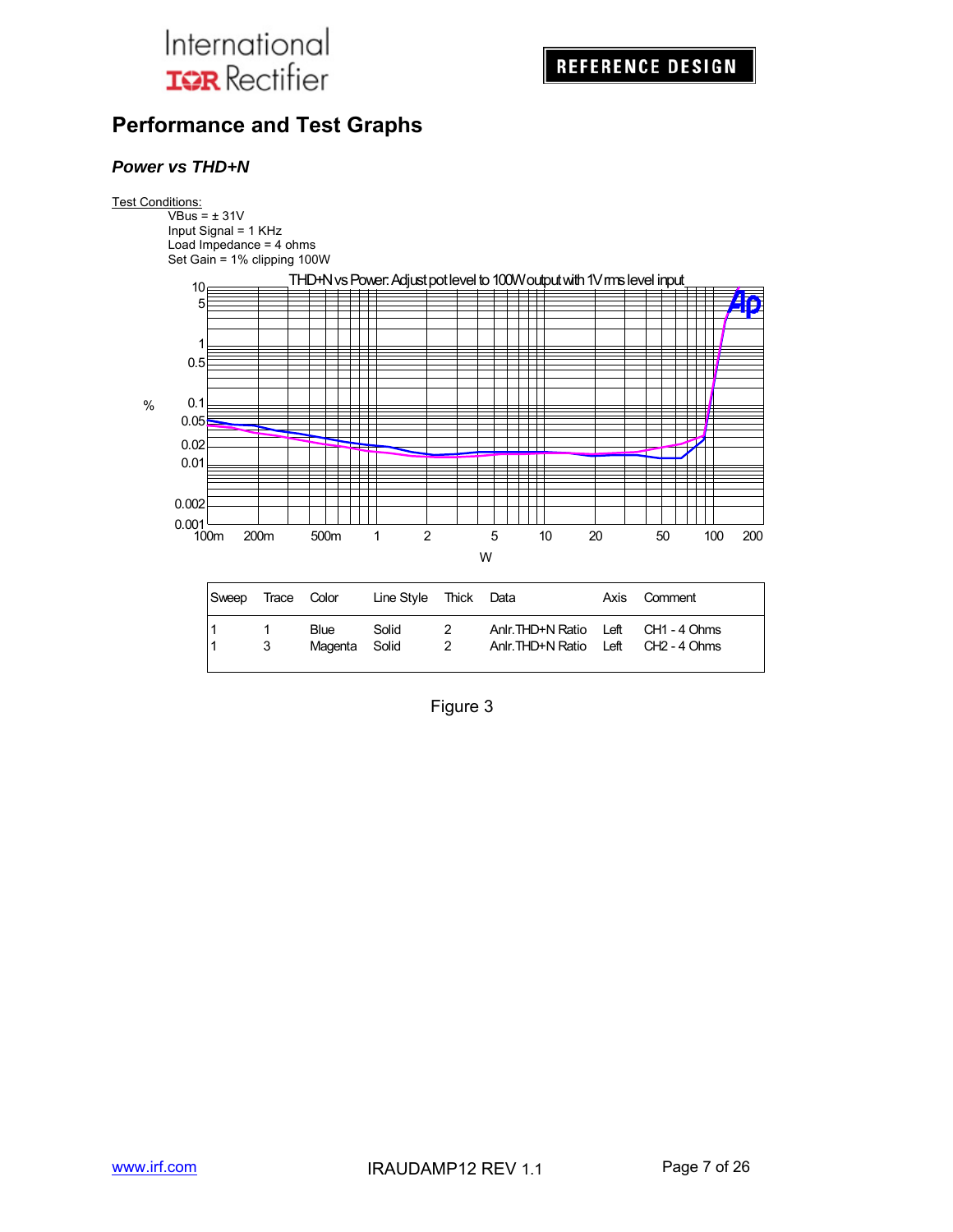Test Conditions:





| Sweep     | Trace Color |                              | Line Style Thick Data |                      |                                                                            | Axis Comment |
|-----------|-------------|------------------------------|-----------------------|----------------------|----------------------------------------------------------------------------|--------------|
| l 1<br>11 | 3           | <b>Blue</b><br>Magenta Solid | Solid                 | -2<br>$\overline{2}$ | Anir. THD+N Ratio Left CH1 - 3 Ohms<br>Anir. THD+N Ratio Left CH1 - 3 Ohms |              |

Figure 4

#### Test Conditions:

 $\overline{\text{VBus}}$  =  $\pm$  17V Input Signal = 1 KHz Load Impedance = 2 ohms Set Gain = 1% clipping 55W



| Sweep |               |                      | Trace Color Line Style Thick Data |                                  |                                                                            | Axis Comment |
|-------|---------------|----------------------|-----------------------------------|----------------------------------|----------------------------------------------------------------------------|--------------|
|       | $\sim$ 1<br>3 | Cvan<br>Yellow Solid | Solid                             | $\overline{2}$<br>$\overline{2}$ | Anir. THD+N Ratio Left CH1 - 2 Ohms<br>Anir. THD+N Ratio Left CH2 - 2 Ohms |              |

Figure 5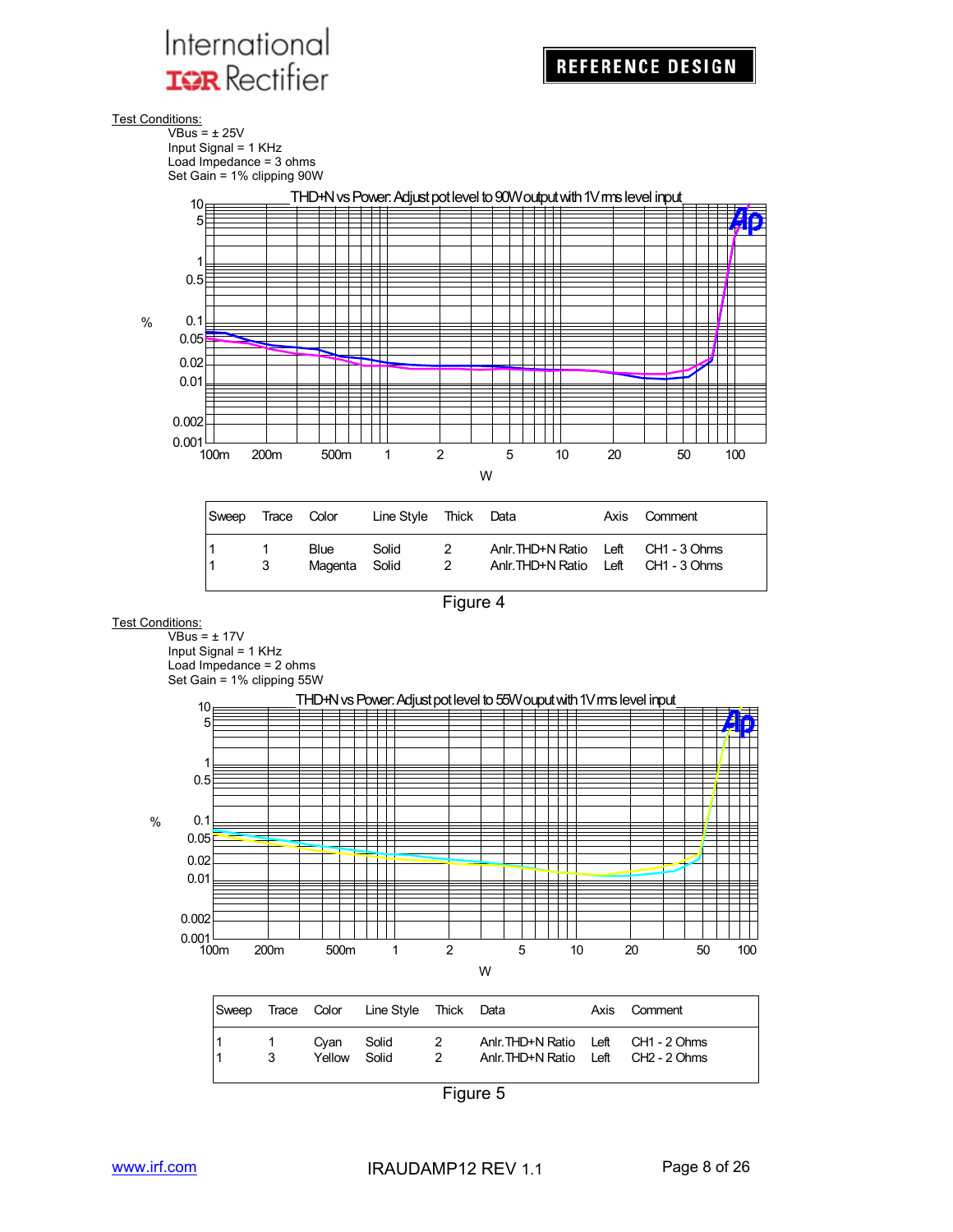#### *Power vs THD+N (with heatsink)*



| Sweep |                    | Trace Color Line Style | Thick  | Data                                                                           | Axis | Comment |
|-------|--------------------|------------------------|--------|--------------------------------------------------------------------------------|------|---------|
|       | Red<br><b>Blue</b> | Solid<br>Solid         | 2<br>2 | S2.Anlr.THD+N Ratio Left CH1 4ohm 34V<br>S2.Anlr.THD+N Ratio Left CH2 4ohm 34V |      |         |

Figure 6

Test Conditions:

 $VBus =  $\pm$  27V$ Input Signal = 1 KHz

Load Impedance = 3 ohms Set Gain = 1% clipping 95W



| <b>Sweep</b> |   |      | Trace Color Line Style | Thick         | Data                | Axis | Comment      |
|--------------|---|------|------------------------|---------------|---------------------|------|--------------|
| 15           | 3 | Red  | Solid                  | 2             | S2.Anlr.THD+N Ratio | Left | CH1 3ohm 27V |
| 15           |   | Blue | Solid                  | $\mathcal{P}$ | S2.Anlr.THD+N Ratio | Left | CH2 3ohm 27V |

Figure 7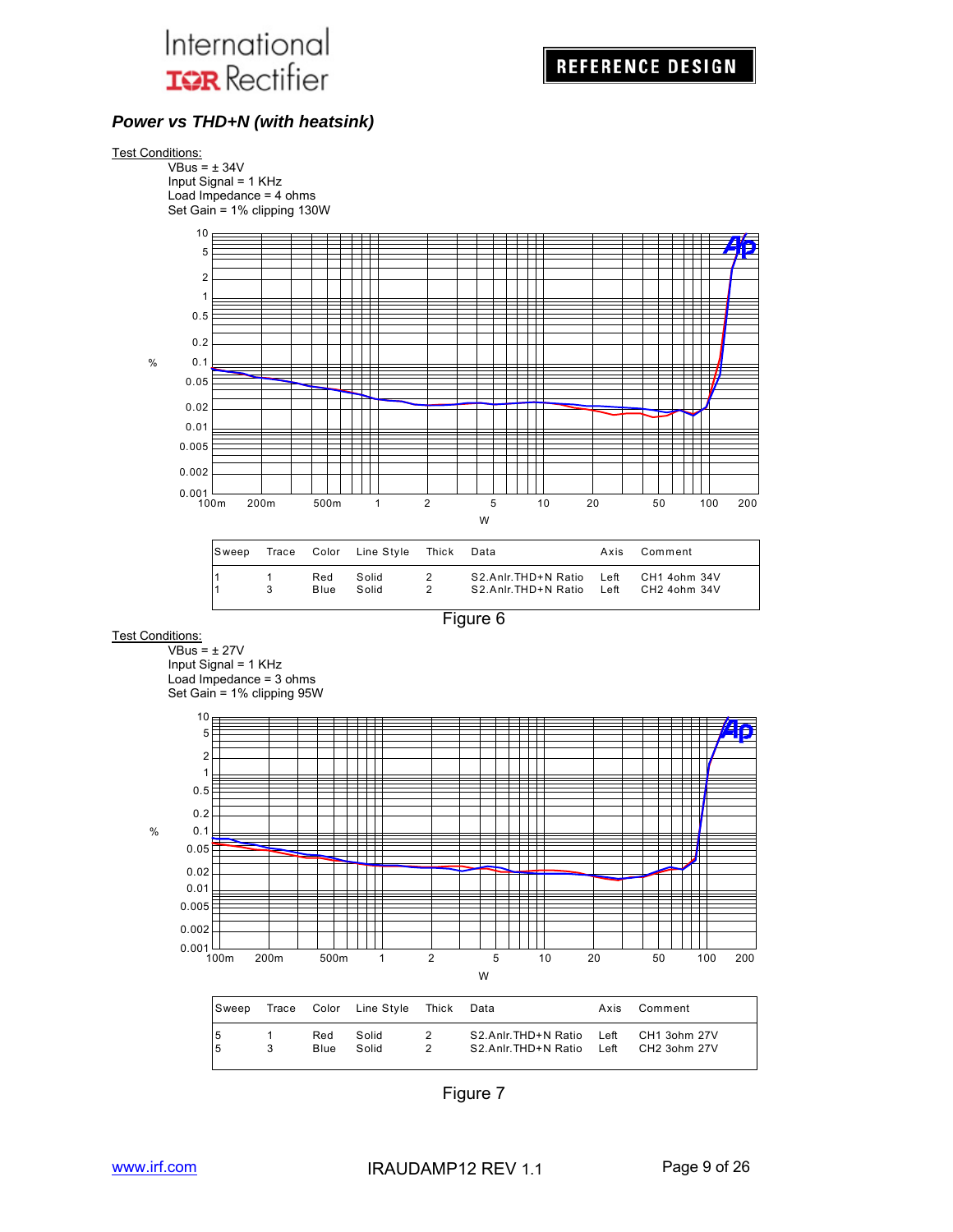

Test Conditions:

VBus = ± 19V Input Signal = 1 KHz Load Impedance = 2 ohms Set Gain = 1% clipping 70W



| Sweep |               |             | Trace Color Line Style Thick Data |        |                                                                                | Axis Comment |
|-------|---------------|-------------|-----------------------------------|--------|--------------------------------------------------------------------------------|--------------|
|       | $\mathcal{R}$ | Red<br>Blue | Solid<br>Solid                    | 2<br>2 | S2.Anlr.THD+N Ratio Left CH1 2ohm 19V<br>S2.Anlr.THD+N Ratio Left CH2 2ohm 19V |              |



#### *Frequency Response*



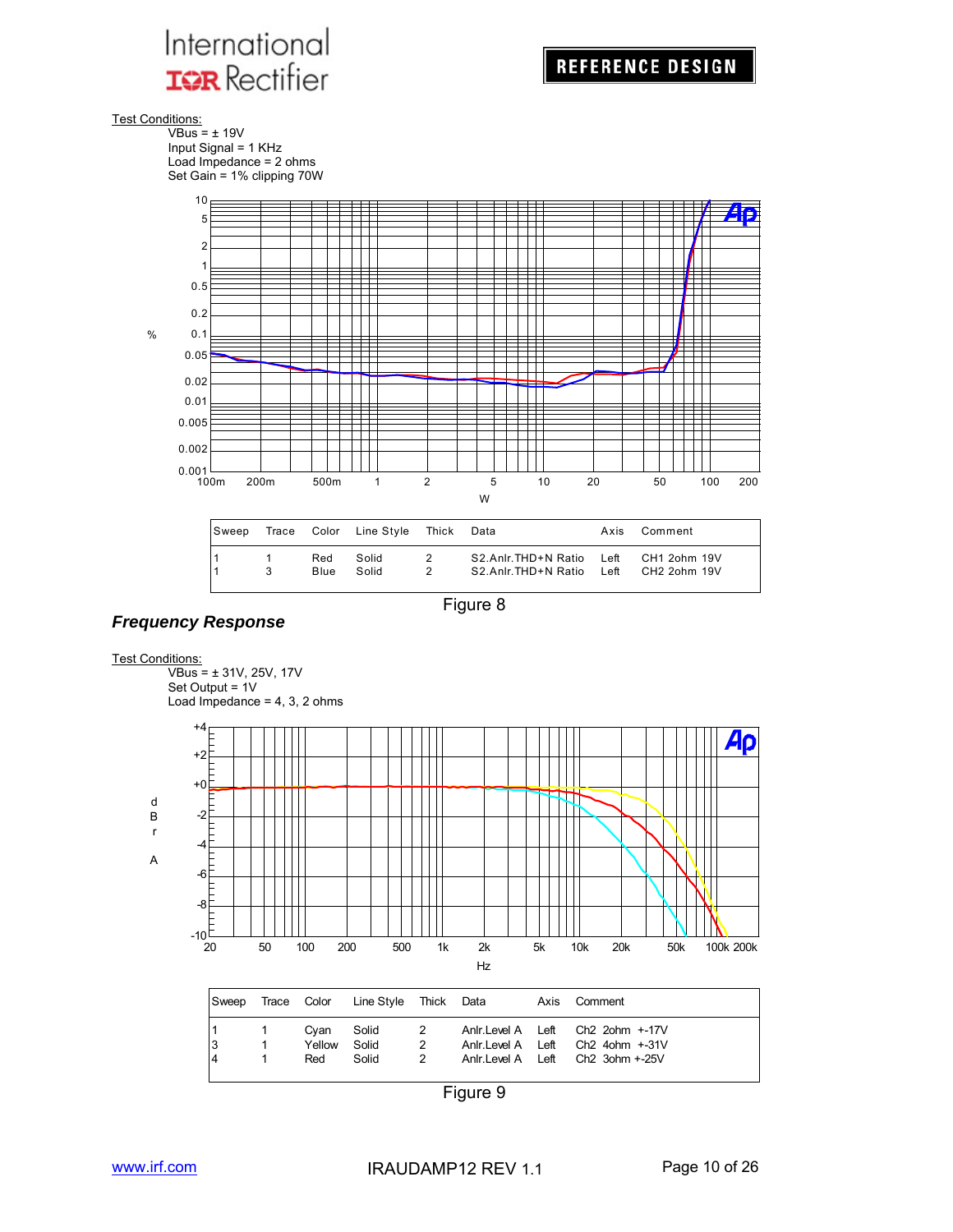

#### *Noise Floor*





*Noise Floor with 1Vrms Output*

#### Test Conditions:

 $VBus = ± 31V$ Output = 1Vrms @ 1 KHz Load Impedance = 4 ohms Set Gain = 1% clipping



Figure 11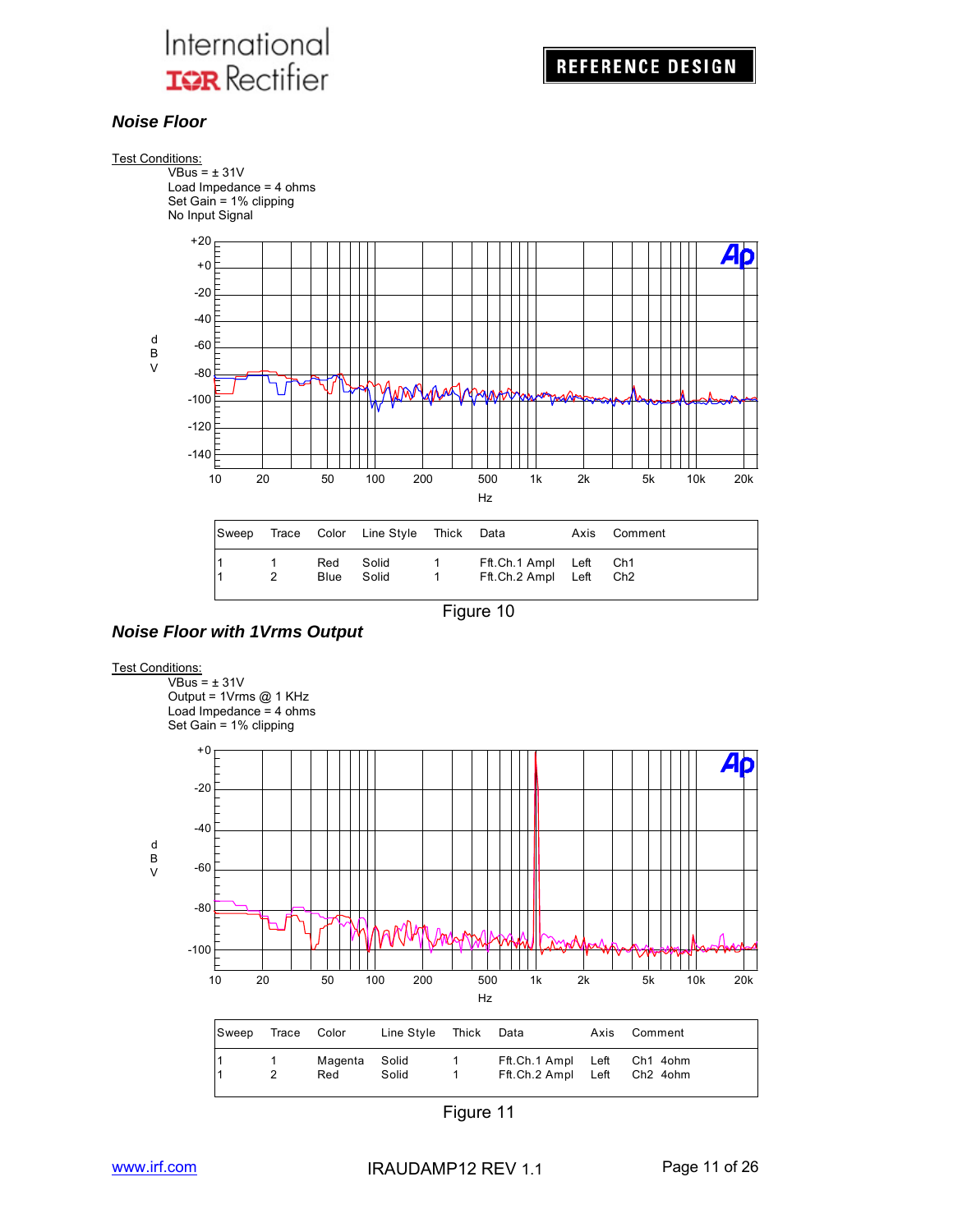



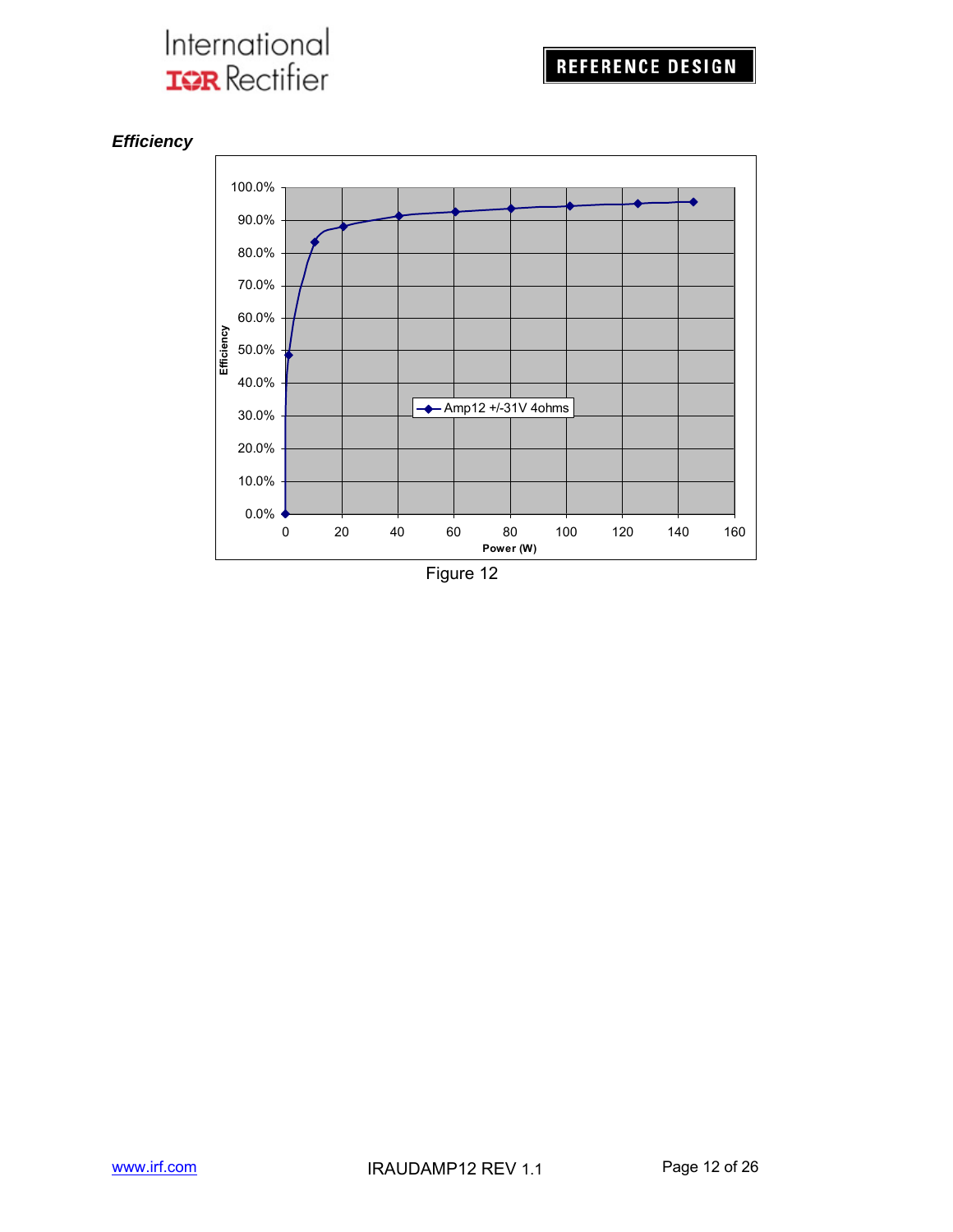## **REFERENCE DESIGN**

## **Thermal Information**

## **1) 1/8 Po Thermal information for IRAUDAMP12**

Conditions:

- Tamb=25°C natural convection cooling
- Both Channel Driven 1/8Po continuous 30minus
- Temperature measured by INFRARED Camera
- Measuring temperature point:



 IR4301's temperature saturated ≤85°C within 30minutes Figure 13

| load impedance | 1/8 Power(W) | THD=1% power(W) | THD=10% power(W) |
|----------------|--------------|-----------------|------------------|
| $4\Omega$ load | 12.5         | 100             | 130              |
|                | $*16.25$     | $*130$          | $*160$           |
| $3\Omega$ load | 10           | 80              | 100              |
|                | $*11.875$    | $*95$           | $*120$           |
| $2\Omega$ load | 6.375        | 55              | 70               |
|                | $*11.125$    | $*70$           | $*90$            |

\*With heatsink (Digikey part#:294-1085-ND)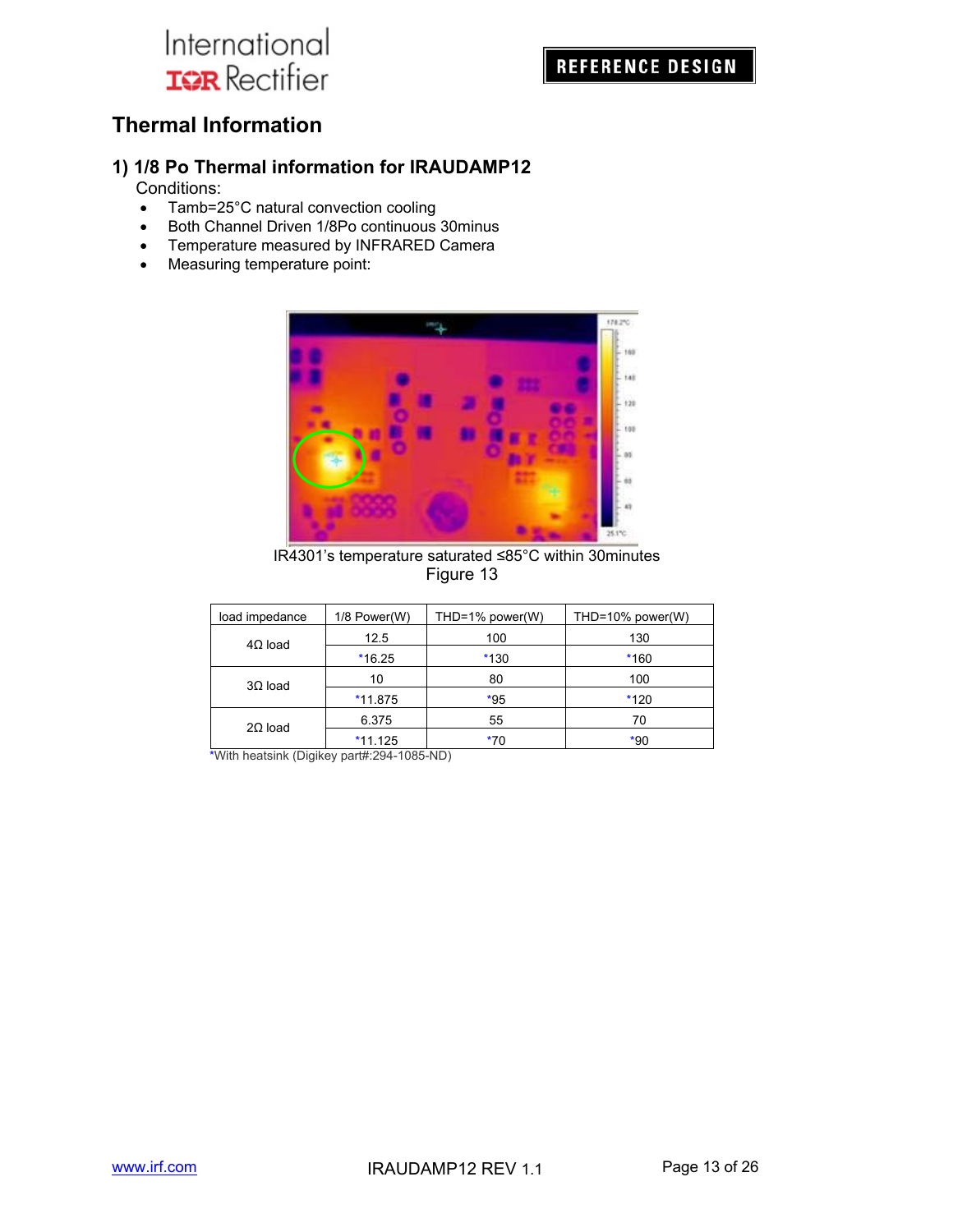

## **2) Peak Power duration (no heatsink)**

Test conditions:

- Vbus=+/-31V for 4 ohms, 25V for 3 ohms, 17.0V for 2 ohms
- 1kHz sine wave signal input; Both channels driven
- Fsw=400kHz

Test results:





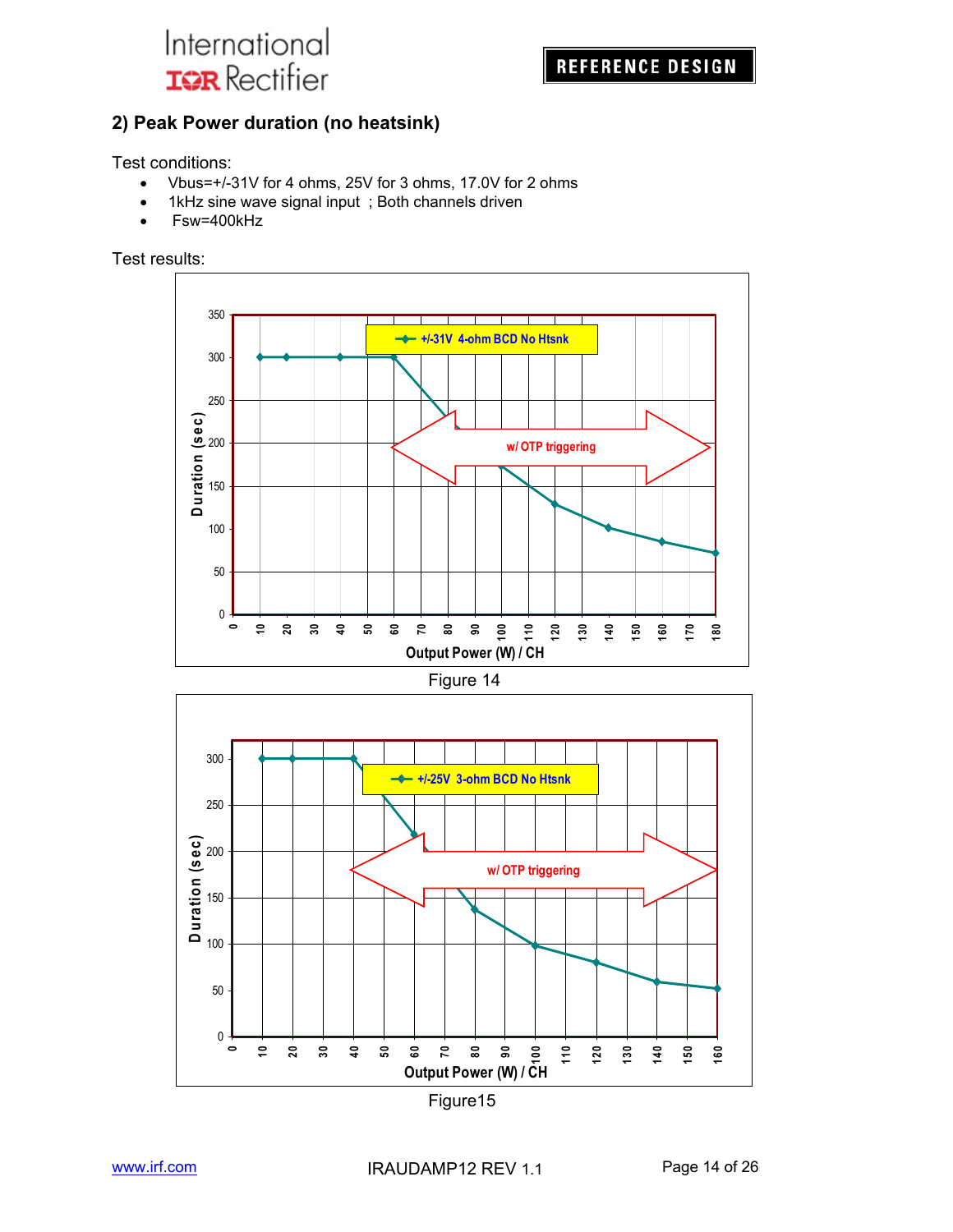

#### **3) Peak Power duration (with heatsink)**

Test conditions:

- Vbus=+/-34V for 4 ohms, 27V for 3 ohms, 19V for 2 ohms
- 1kHz sine wave signal input ; Both channels driven

Test results:



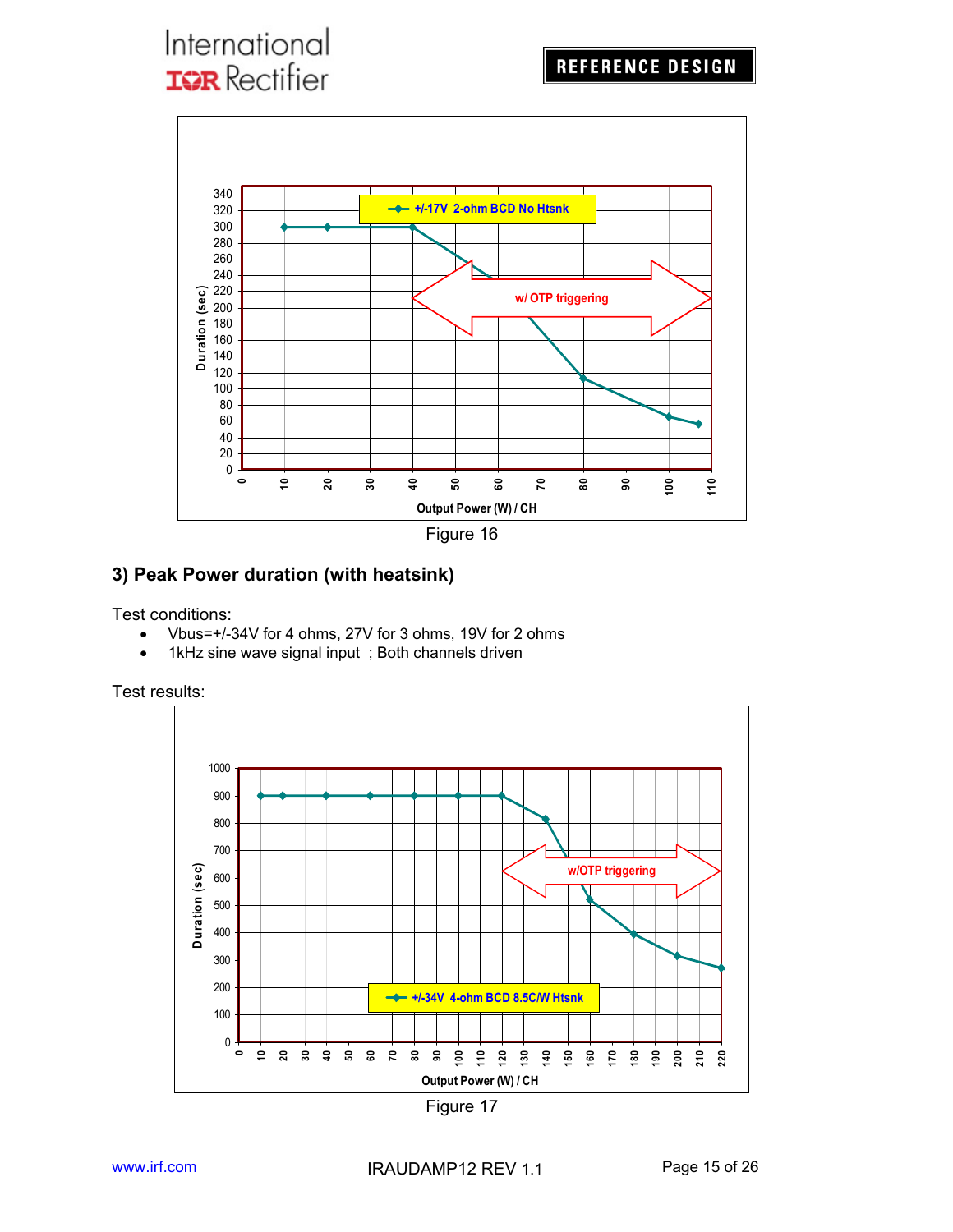



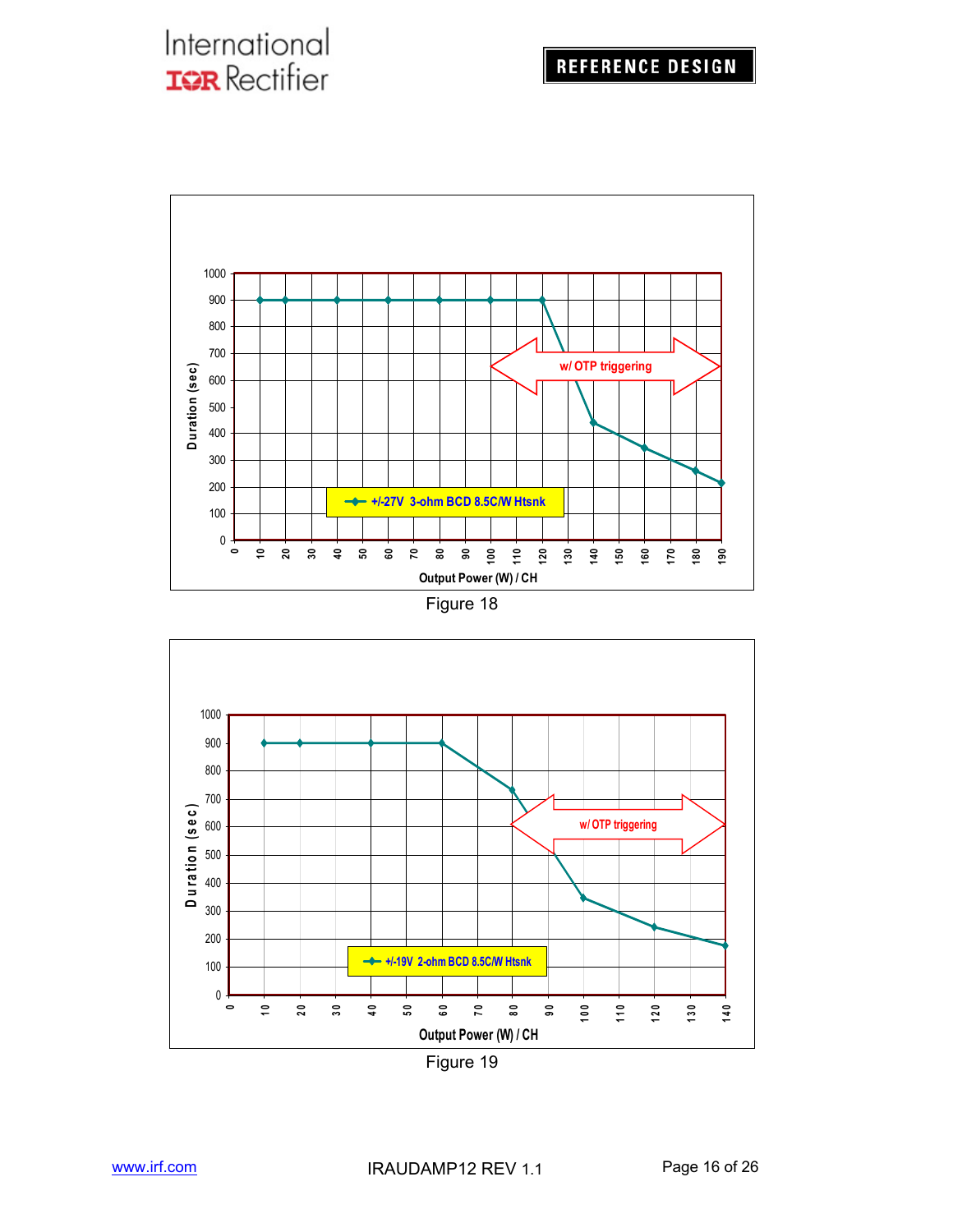## **REFERENCE DESIGN**

#### **4) Heatsink installation**

Heatsink Installation:

- 1, Drill a hole in the center of daughter board.
- 2, Mount heatsink and thermal pad on the back of daughter board.
- 3, Extend daughter board's pins with cables as Figure20.

| Heatsink    |  |
|-------------|--|
| Thermal pad |  |

**Digikey part#**   $294 - 1085 - ND$ BER161-ND



Figure 20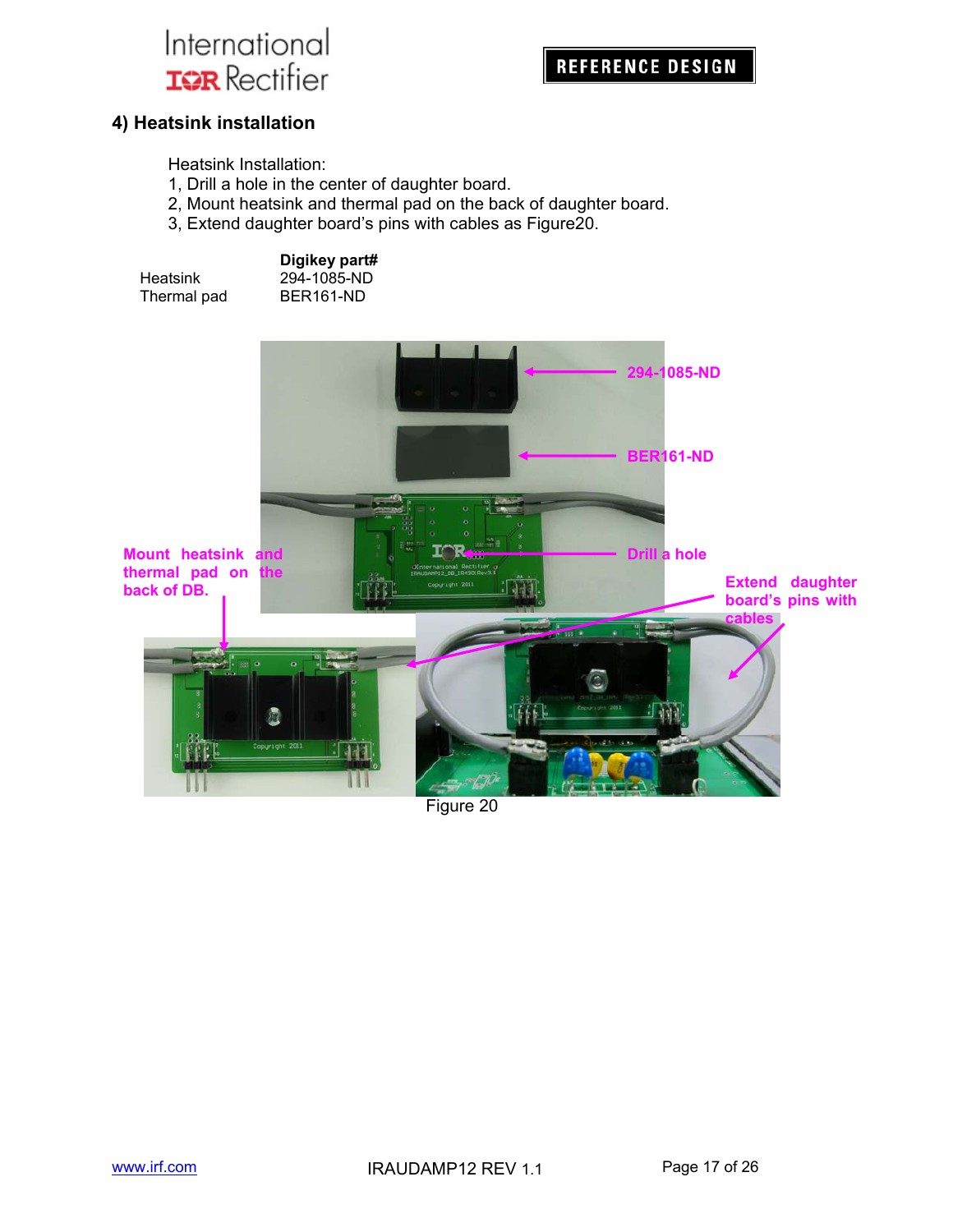## **Schematic**







Figure 21



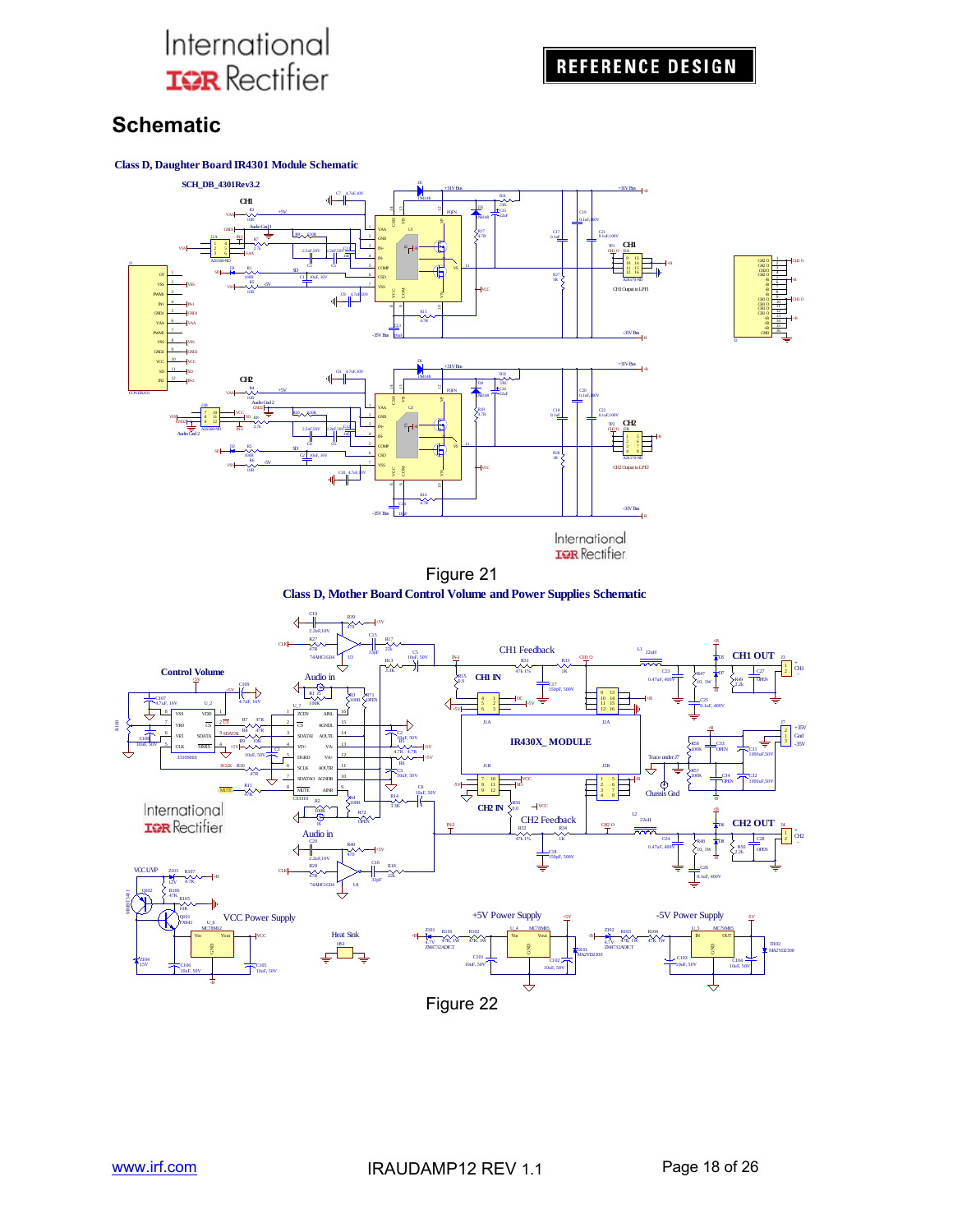## **REFERENCE DESIGN**



#### **Class D, Mother Board Clock and House Keeping Schematic**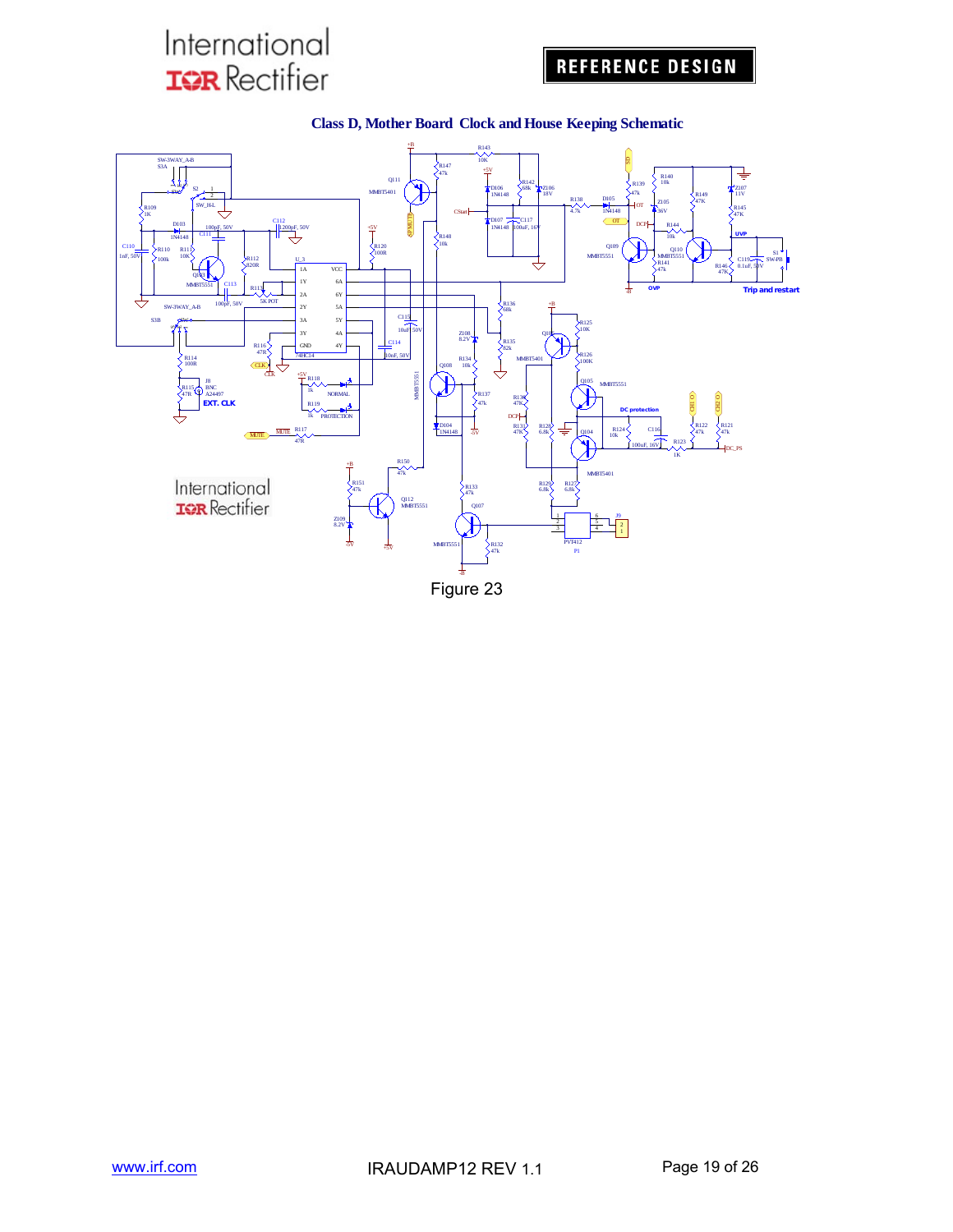## REFERENCE DESIGN

## **Bill of Materials**

#### *IRAUDAMP12 Daughter Board BOM*

| <b>No</b>      | Part Number                    | <b>Designator</b>                                                     | <b>Description</b>                        | Quantity       | Vendor  |
|----------------|--------------------------------|-----------------------------------------------------------------------|-------------------------------------------|----------------|---------|
| 1              | 445-1601-1-ND                  | C <sub>1</sub> . C <sub>2</sub>                                       | CAP CER 10UF 16V 20% X7R 1206             | $\overline{2}$ | Digikey |
| $\overline{2}$ | 445-1309-1-ND                  | C <sub>3</sub> , C <sub>4</sub> , C <sub>5</sub> , C <sub>6</sub>     | CAP CER 2200PF 50V 10% X7R 0603           | 4              | Digikey |
| 3              | 587-1442-1-ND                  | C7, C8, C9, C10                                                       | CAP CER 4.7UF 10V 10% X7R 0805            | 4              | Digikey |
| 4              | 478-1215-1-ND                  | C11. C12                                                              | CAP CER 1000PF 50V 10% X7R 0603           | $\overline{2}$ | Digikey |
| 5              | 399-4939-1-ND                  | C13, C14                                                              | CAP CER 10UF 16V 20% X7R 1206             | $\overline{2}$ | Digikey |
| 6              | 445-6797-1-ND                  | C15, C16                                                              | CAP CER 22UF 16V 10% X5R 0805             | $\overline{2}$ | Digikey |
| 7              | 311-1140-1-ND                  | C17, C18                                                              | CAP CER 0.1UF 50V 10% X7R 0805            | $\overline{2}$ | Digikey |
| 8              | 478-1529-1-ND                  | C19, C20, C21, C22                                                    | CAP CER 0.1UF 100V 10% X7R 1206           | $\overline{4}$ | Digikey |
| 9              | 1N4148WS-FDICT-ND              | D1, D2                                                                | DIODE SWITCH 75V 200MW SOD323             | $\overline{2}$ | Digikey |
| 10             | 1N4148W-FDICT-ND               | D3, D4, D5, D6                                                        | DIODE SWITCH 100V 400MW<br>SOD123         | 4              | Digikey |
| 11             | A26568-ND                      | J1A, J1B                                                              | CONN HEADER VERT 6POS .100<br>30AU        | 2              | Digikey |
| 12             | A26570-ND                      | <b>J2A, J2B</b>                                                       | <b>CONN HEADER VERT .100 8POS</b><br>30AU | 2              | Digikey |
| 13             | RMCF0603JT100RCT-<br><b>ND</b> | R <sub>1</sub> , R <sub>2</sub>                                       | RES 100 OHM 1/10W 5% 0603 SMD             | $\overline{2}$ | Digikey |
| 14             | RMCF0603JT10R0CT-<br><b>ND</b> | R3, R4, R5, R6                                                        | RES 10 OHM 1/10W 5% 0603 SMD              | 4              | Digikey |
| 15             | RMCF0603FT2K70CT-<br><b>ND</b> | R7, R8                                                                | RES 2.7K OHM 1/10W 1% 0603 SMD            | 1              | Digikey |
| 16             | 311-620GRCT-ND                 | R9, R10                                                               | RES 620 OHM 1/10W 5% 0603 SMD             | 2              | Digikey |
| 17             | 311-4.7GRCT-ND                 | R <sub>15</sub> , R <sub>16</sub> , R <sub>17</sub> , R <sub>18</sub> | RES 4.7 OHM 1/10W 5% 0603 SMD             | $\overline{4}$ | Digikey |
| 18             | 311-1.0GRCT-ND                 | R27, R28                                                              | RES 1.0 OHM 1/10W 5% 0603 SMD             | 2              | Digikey |
| 19             | RMCF0603JT33K0CT-<br><b>ND</b> | R31, R32                                                              | RES 33K OHM 1/10W 5% 0603 SMD             | 2              | Digikey |
| 20             | IR4301                         | U1. U2                                                                | PowlRaudio integrated Class D IC          | $\overline{2}$ | IR.     |
| $*21$          | 294-1085-ND                    | Heatsink                                                              | <b>HEATSINK TRIPLE BLACK TO-220</b>       | 1              | Digikey |
| $*22$          | BER161-ND                      | <b>Thermal Pad</b>                                                    | THERMAL PAD .020" 4X4" GAPPAD             | 1/6            | Digikey |
| $*24$          | <b>H724-ND</b>                 | Nut Hex                                                               | NUT HEX 4-40 STAINLESS STEEL              | 1/100          | Digikey |
| $*25$          | <b>H705-ND</b>                 | Screw                                                                 | SCREW MACHINE PHIL 4-40X1/2 SS            | 1/100          | Digikey |

\*Heatsink is an option for IRAUDAMP12 to deliver high power up to 160W/4Ω

#### *IRAUDAMP12 Mother Board BOM*

| <b>NO</b> | Part No       | Designator                                                                    | <b>Description</b>               | #  | Vender  |
|-----------|---------------|-------------------------------------------------------------------------------|----------------------------------|----|---------|
|           |               | C1, C5, C6, C101,<br>C <sub>102</sub> , C <sub>103</sub> , C <sub>104</sub> , |                                  |    |         |
|           | 565-1106-ND   | C105, C106, C115                                                              | CAP ALUM 10UF 50V 20% RADIAL     | 10 | Digikey |
| 2         | 565-1103-ND   | C2, C3                                                                        | CAP ALUM 2.2UF 50V 20% RADIAL    | 2  | Digikey |
| 3         | 478-1281-1-ND | C <sub>15</sub> , C <sub>16</sub>                                             | CAP CER 33PF 100V 5% NP0 0805    | 2  | Digikey |
| 4         | 338-2598-ND   | C <sub>17</sub> , C <sub>18</sub>                                             | CAP MICA 150PF 500V 5% RADIAL    | 2  | Digikey |
| 5         | PCC1931CT-ND  | C19, C20                                                                      | CAP CER 2.2UF 16V 10% X7R 1206   | 2  | Digikey |
| 6         | PCC104BCT-ND  | C <sub>119</sub>                                                              | CAP CER 0.1UF 50V 10% X7R 1206   |    | Digikey |
|           | 495-1315-ND   | C <sub>23</sub> , C <sub>24</sub>                                             | CAP FILM 0.47UF 400VDC RADIAL    | 2  | Digikey |
| 8         | 495-1311-ND   | C <sub>25</sub> , C <sub>26</sub>                                             | CAP FILM 0.1UF 400VDC RADIAL     | 2  | Digikey |
| 9         | 565-1114-ND   | C31, C32                                                                      | CAP ALUM 1000UF 50V 20% RADIAL   | 2  | Digikey |
| 10        | PCC2323CT-ND  | C <sub>107</sub> , C <sub>109</sub>                                           | CAP CER 4.7UF 16V 10% X5R 0805   | 2  | Digikey |
| 11        | PCC103BNCT-ND | C108, C114                                                                    | CAP CER 10000PF 50V 10% X7R 0805 | 2  | Digikey |
| 12        | PCC102CGCT-ND | C <sub>110</sub>                                                              | CAP CER 1000PF 50V 5% NP0 0805   |    | Digikey |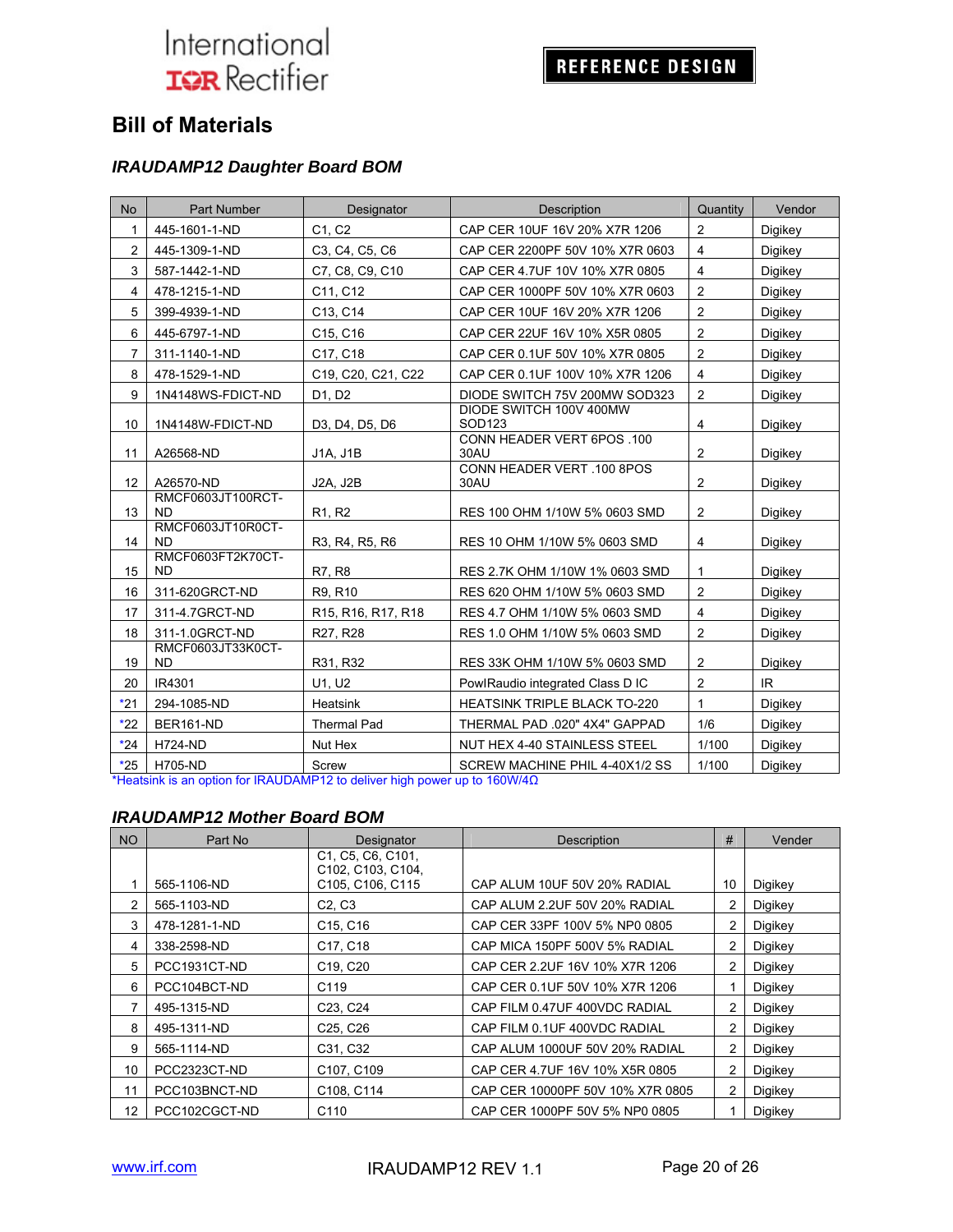# REFERENCE DESIGN

| 13 | PCC101CGCT-ND                  | C111, C113                                                                                            | CAP CER 100PF 50V 5% NP0 0805             | 2              | Digikey              |
|----|--------------------------------|-------------------------------------------------------------------------------------------------------|-------------------------------------------|----------------|----------------------|
| 14 | 478-1372-1-ND                  | C112                                                                                                  | CAP CER 1200PF 50V 10% X7R 0805           | 1              | Digikey              |
| 15 | 565-1037-ND                    | C116, C117                                                                                            | CAP ALUM 100UF 16V 20% RADIAL             | 2              | Digikey              |
| 16 | 1N4148W-FDICT-ND               | D103, D104, D105,<br>D106, D107                                                                       | DIODE SWITCH 100V 400MW SOD123            | 5              | Digikey              |
| 17 | MURA120T3GOSCT-ND              | D5, D6, D7, D8                                                                                        | DIODE ULTRA FAST 1A 200V SMA              | 4              | Digikey              |
| 18 | MA2YD2300LCT-ND                | D101, D102                                                                                            | DIODE SCHOTTKY 25V 1.0A MINI-2P           | 2              | Digikey              |
| 19 | 294-1086-ND                    | HS <sub>1</sub>                                                                                       | HEATSINK HORZ SIX BLACK TO-220            | 1              | Digikey              |
| 20 | A32934-ND                      | J1A, J1B                                                                                              | CONN RECEPT 6POS .100 VERT DUAL           | 2              | Digikey              |
| 21 | A32935-ND                      | J2A, J2B                                                                                              | CONN RECEPT 8POS .100 VERT DUAL           | $\overline{2}$ | Digikey              |
| 22 | 277-1271-ND or 651-<br>1714971 | J3, J4                                                                                                | CONN TERM BLOCK 2POS 9.52MM<br><b>PCB</b> | $\overline{2}$ | Digikey or<br>Mouser |
| 23 | CP-1422-ND                     | J5, J6                                                                                                | CONN RCA JACK R/A BLUE PCB                | 2              | Digikey              |
|    | 277-1272-ND or 651-            |                                                                                                       | CONN TERM BLOCK 3POS 9.52MM               |                | Digikey or           |
| 24 | 1714984                        | J7                                                                                                    | <b>PCB</b>                                | 1              | Mouser               |
| 25 | A32248-ND                      | J8                                                                                                    | CONN JACK BNC R/A 50 OHM PCB TIN          | 1              | Digikey              |
| 26 | ED1567                         | J9                                                                                                    | TERMINAL BLOCK 7.50MM VERT 2POS           | 1              | Digikey              |
| 27 | 7G14A-220M-B                   | L1, L2                                                                                                | Class D inductor, 22uH                    | $\overline{2}$ | Inductors, Inc.      |
|    | 911-1D14A-220M                 |                                                                                                       |                                           |                | Mouser               |
|    | 7G17A-220M-B                   |                                                                                                       |                                           |                | Inductors, Inc       |
|    | 911-1D17A-220M                 |                                                                                                       |                                           |                | Mouser               |
| 28 | 160-1143-ND                    | <b>NORMAL</b>                                                                                         | <b>LED 3MM GREEN TRANSPARENT</b>          | 1              | Digikey              |
| 29 | PVT412PBF-ND                   | P <sub>1</sub>                                                                                        | IC RELAY PHOTOVO 400V 140MA 6DIP          | 1              | Digikey              |
| 30 | 160-1140-ND                    | <b>PROTECTION</b>                                                                                     | LED 3MM HI-EFF RED TRANSPARENT            | 1              | Digikey              |
| 31 | FCX491CT-ND                    | Q101                                                                                                  | TRANSISTOR NPN 60V 1A SOT-89              | 1              | Digikey              |
| 32 | MMBT5401-FDICT-ND              | Q102, Q104, Q106,<br>Q111                                                                             | TRANS PNP 150V 350MW SMD SOT23-<br>3      | 4              | Digikey              |
| 33 | MMBT5551-FDICT-ND              | Q103, Q105, Q107,<br>Q108, Q109, Q110,<br>Q112                                                        | TRANS NPN 160V 350MW SMD SOT23-<br>3      | 7              | Digikey              |
| 34 | P100KACT-ND                    | R1, R2, R57, R58,<br>R110, R126                                                                       | RES 100K OHM 1/8W 5% 0805 SMD             | 6              | Digikey              |
| 35 | P100ACT-ND                     | R3, R4, R114                                                                                          | RES 100 OHM 1/8W 5% 0805 SMD              | 3              | Digikey              |
| 36 | P4.7ECT-ND                     | R <sub>5</sub> , R <sub>6</sub>                                                                       | RESISTOR 4.7 OHM 1/4W 5% 1206             | $\overline{2}$ | Digikey              |
| 37 | P47ACT-ND                      | R7, R8, R10, R11, R27,<br>R28, R115, R116, R117                                                       | RES 47 OHM 1/8W 5% 0805 SMD               | 9              | Digikey              |
| 38 | P10ACT-ND                      | R9, R105                                                                                              | RES 10 OHM 1/8W 5% 0805 SMD               | 2              | Digikey              |
| 39 | P3.3KACT-ND                    | R <sub>13</sub> , R <sub>14</sub>                                                                     | RES 3.3K OHM 1/8W 5% 0805 SMD             | $\overline{2}$ | Digikey              |
| 40 | P22KACT-ND                     | R <sub>17</sub> , R <sub>18</sub>                                                                     | RES 22K OHM 1/8W 5% 0805 SMD              | 2              | Digikey              |
|    |                                | R106, R121, R122,<br>R130, R131, R132,<br>R133, R137, R139,<br>R141, R145, R146,<br>R147, R149, R150, |                                           |                |                      |
| 41 | P47KACT-ND                     | R151                                                                                                  | RES 47K OHM 1/8W 5% 0805 SMD              | 16             | Digikey              |
| 42 | P0.0ACT-ND                     | R55, R56                                                                                              | RES 0.0 OHM 1/8W 0805 SMD                 | 2              | Digikey              |
| 43 | P470ACT-ND                     | R39, R40                                                                                              | RES 470 OHM 1/8W 5% 0805 SMD              | 2              | Digikey              |
| 44 | P100ECT-ND                     | R120                                                                                                  | RES 100 OHM 1/4W 5% 1206 SMD              | 1              | Digikey              |
| 45 | PT47KAFCT-ND                   | R31, R32                                                                                              | RES 47.0K OHM 1W 1% 2512 SMD              | 2              | Digikey              |
| 46 | P1.0KECT-ND                    | R33, R34                                                                                              | RES 1.0K OHM 1/4W 5% 1206 SMD             | $\overline{2}$ | Digikey              |
| 47 | P1.0KACT-ND                    | R109, R118, R119,<br>R123                                                                             | RES 1.0K OHM 1/8W 5% 0805 SMD             | 4              | Digikey              |
| 48 | PT10XCT                        | R47, R48                                                                                              | RES 10 OHM 1W 5% 2512 SMD                 | 2              | Digikey              |
| 49 | P2.2KECT-ND                    | R49, R50<br>R101, R102, R103,                                                                         | RES 2.2K OHM 1/4W 5% 1206 SMD             | 2              | Digikey              |
| 50 | PT47XCT-ND                     | R <sub>104</sub>                                                                                      | RES 47 OHM 1W 5% 2512 SMD                 | 4              | Digikey              |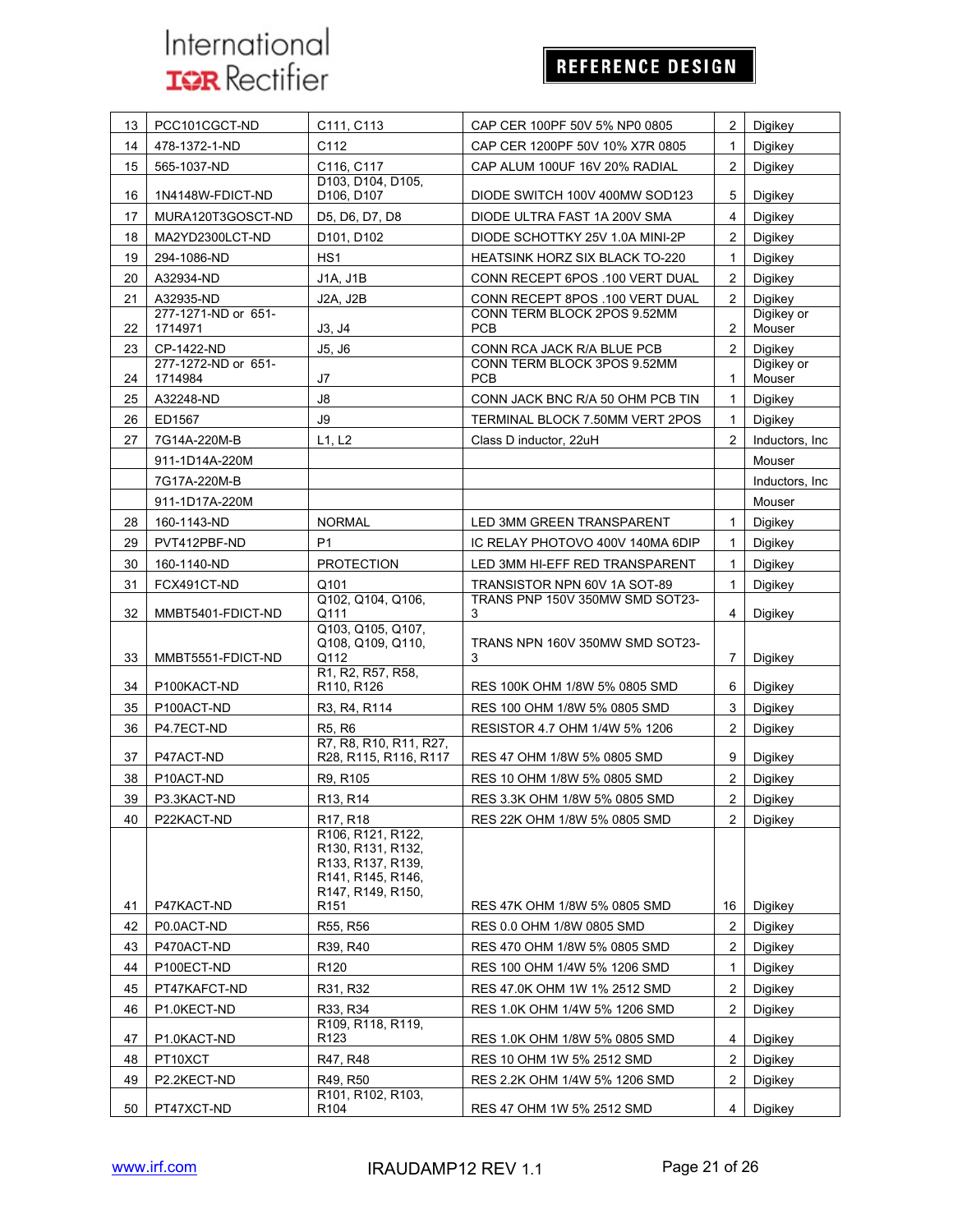## **REFERENCE DESIGN**

| 51 | P4.7KACT-ND             | R107, R138                                           | RES 4.7K OHM 1/8W 5% 0805 SMD           | 2              | Digikey       |
|----|-------------------------|------------------------------------------------------|-----------------------------------------|----------------|---------------|
| 52 | CT2265-ND               | R <sub>108</sub>                                     | POT 10K OHM 1/8W CARB VERTICAL          | 1              | Digikey       |
| 53 | P10KACT-ND              | R111, R124, R125,<br>R134, R140, R143,<br>R144, R148 | RES 10K OHM 1/8W 5% 0805 SMD            | 8              | Digikey       |
| 54 | P820ACT-ND              | R <sub>112</sub>                                     | RES 820 OHM 1/8W 5% 0805 SMD            | 1              | Digikey       |
| 55 | 3362H-502LF-ND          | R <sub>113</sub>                                     | TRIMMER 5K OHM 0.5W TH                  | $\mathbf 1$    | Digikey       |
| 56 | P6.8KECT-ND             | R127, R128, R129                                     | RES 6.8K OHM 1/4W 5% 1206 SMD           | 3              | Digikey       |
| 57 | P82KACT-ND              | R135                                                 | RES 82K OHM 1/8W 5% 0805 SMD            | $\mathbf 1$    | Digikey       |
| 58 | P68KACT-ND              | R136, R142                                           | RES 68K OHM 1/8W 5% 0805 SMD            | 2              | Digikey       |
| 59 | P8010S-ND               | S <sub>1</sub>                                       | SWITCH TACTILE SPST-NO 0.02A 15V        | $\mathbf{1}$   | Digikey       |
| 60 | EG1908-ND               | S <sub>2</sub>                                       | SWITCH SLIDE DPDT 12V .1A L=4           | 1              | Digikey       |
| 61 | EG1944-ND               | S <sub>3</sub>                                       | SWITCH SLIDE DP3T .2A L=6MM             | 1              | Digikey       |
| 62 | 296-1089-1-ND           | U3, U4                                               | IC SNGL INVERTER GATE SOT23-5           | $\overline{2}$ | Digikey       |
| 63 | 73C8016 or 72J5420      | U <sub>1</sub>                                       | IC. DIGITAL VOLUME CONTROL. SOIC-<br>16 | 1              | <b>Newark</b> |
| 64 | 3310-IR01               | U <sub>2</sub>                                       | CS3310 Stand-alone Controller           | $\mathbf{1}$   | *Tachyonix    |
| 65 | 296-1194-1-ND           | $U_3$                                                | IC HEX SCHMITT-TRIG INV 14-SOIC         | $\mathbf{1}$   | Digikey       |
| 66 | MC78M05CTGOS-ND         | $U$ 4                                                | IC REG VOLT POS 500MA 5V TO220AB        | $\mathbf{1}$   | Digikey       |
| 67 | LM79M05CT-ND            | U <sub>5</sub>                                       | IC VOLT REG NEG 5V 500MA TO220-3        | $\mathbf{1}$   | Digikey       |
| 68 | LM78M12CT-ND            | $U_6$                                                | IC VOLT REG 12V 500MA TO220-3           | 1              | Digikey       |
| 69 | 1SMA5917BT3GOSCT-<br>ND | Z101, Z102                                           | DIODE ZENER 4.7V 1.5W SMA               | $\overline{c}$ | Digikey       |
| 70 | BZT52C12-FDICT-ND       | Z103                                                 | DIODE ZENER 12V 500MW SOD-123           | 1              | Digikey       |
| 71 | BZT52C15-FDICT-ND       | Z104                                                 | DIODE ZENER 15V 500MW SOD-123           | 1              | Digikey       |
| 72 | BZT52C36-FDICT-ND       | Z105                                                 | DIODE ZENER 36V 500MW SOD-123           | $\mathbf{1}$   | Digikey       |
| 73 | BZT52C18-FDICT-ND       | Z106                                                 | DIODE ZENER 18V 500MW SOD-123           | 1              | Digikey       |
| 74 | BZT52C11-FDICT-ND       | Z107                                                 | DIODE ZENER 11V 500MW SOD-123           | 1              | Digikey       |
| 75 | BZT52C8V2-FDICT-ND      | Z108, Z109                                           | DIODE ZENER 8.2V 500MW SOD-123          | 2              | Digikey       |
| 76 | 10M7578                 | Volume Knob                                          | ROUND KNURLED KNOB, 6MM                 | 1              | <b>Newark</b> |
| 77 | 82K6096                 | Thermally TO-220<br>mounting kit with screw          | THERMALLOY - 4880G - Mounting Kit       | 3              | <b>Newark</b> |
| 78 | 8401K-ND                | 1/2" Standoffs 4-40                                  | STDOFF HEX M/F 4-40 .500"L ALUM         | 5              | Digikey       |
| 79 | <b>H724-ND</b>          | 4-40 Nut                                             | NUT HEX 4-40 STAINLESS STEEL            | 5              | Digikey       |
| 80 | <b>H729-ND</b>          | No. 4 Lock Washer                                    | WASHER LOCK INTERNAL #4 SS              | 5              | Digikey       |

\*Tachyonix Corporation, **http://www.tachyonix.co.jp**

## **PCB Specifications**

- 1. Two Layers SMT PCB with through holes
- 2. 1/16 thickness
- 3. 2/0 OZ Cu
- 4. FR4 material
- 5. 10 mil lines and spaces
- 6. Solder Mask to be Green enamel EMP110 DBG (CARAPACE) or Enthone Endplate DSR-3241or equivalent.
- 7. Silk Screen to be white epoxy non conductive per IPC–RB 276 Standard.
- 8. All exposed copper must finished with TIN-LEAD Sn 60 or 63 for 100u inches thick.
- 9. Tolerance of PCB size shall be 0.010 –0.000 inches
- 10. Tolerance of all Holes is -.000 + 0.003"
- 11. PCB acceptance criteria as defined for class II PCB'S standards.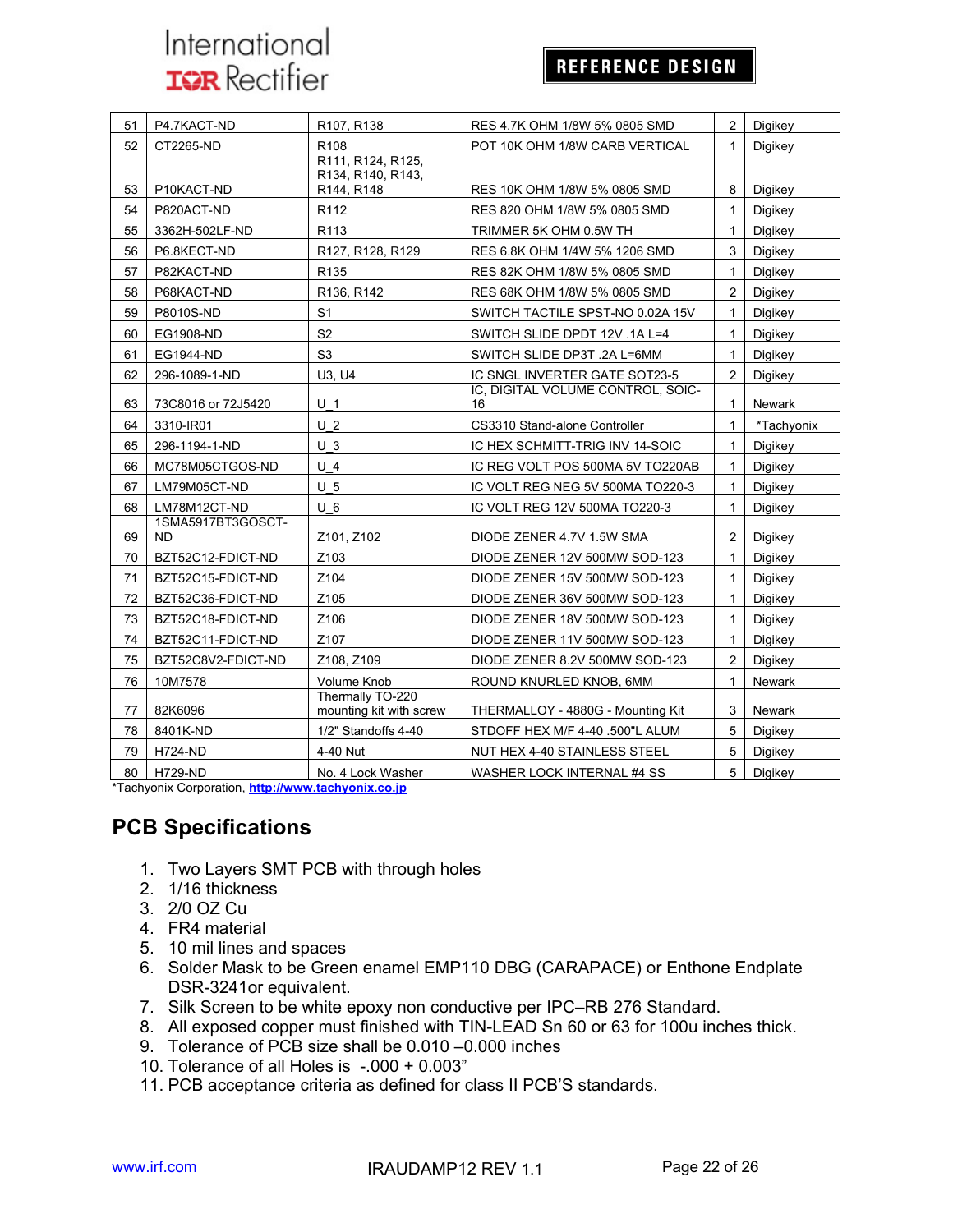

#### *Daughter Board*



#### Figure 24



Figure 25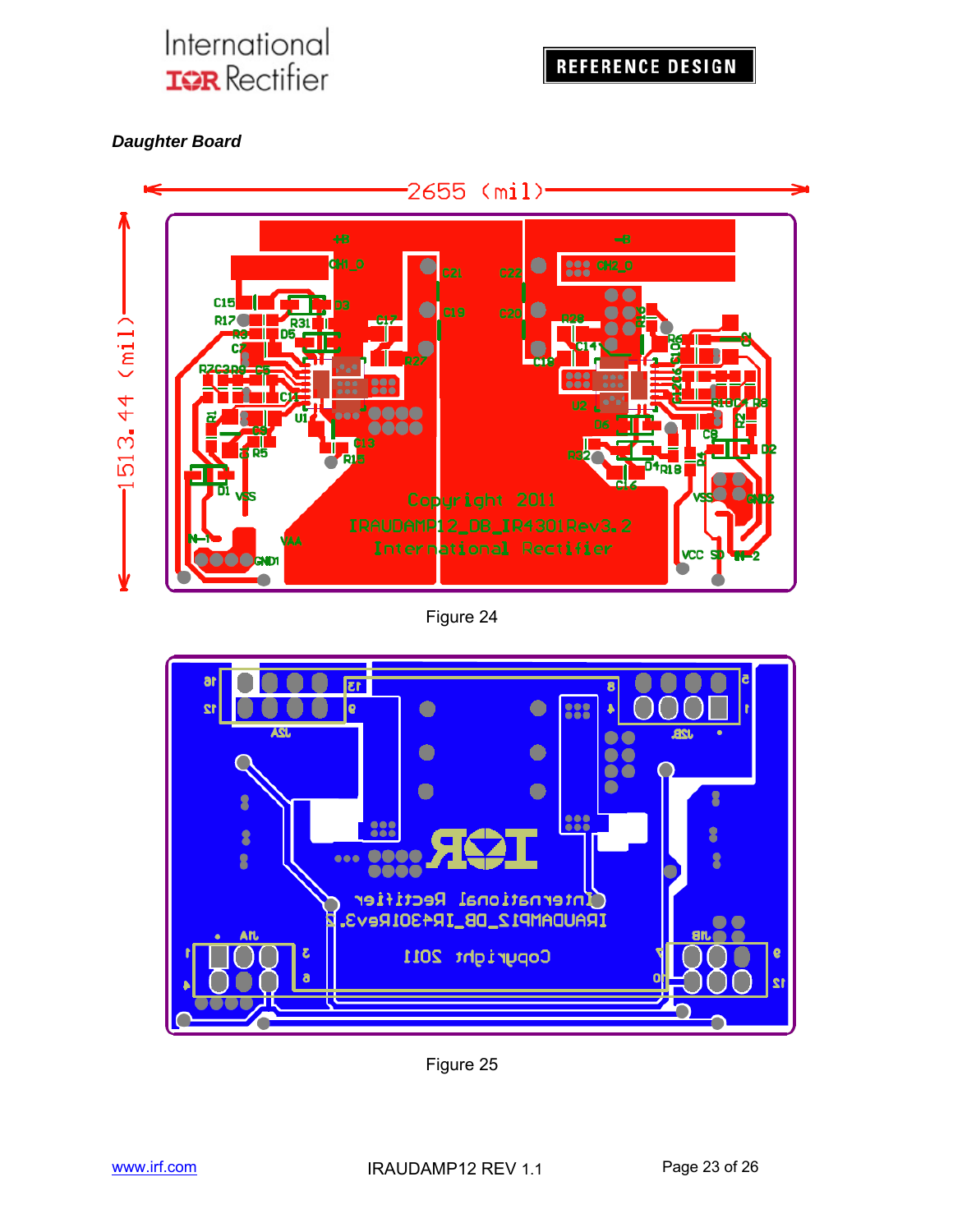## **REFERENCE DESIGN**

#### *Mother Board*

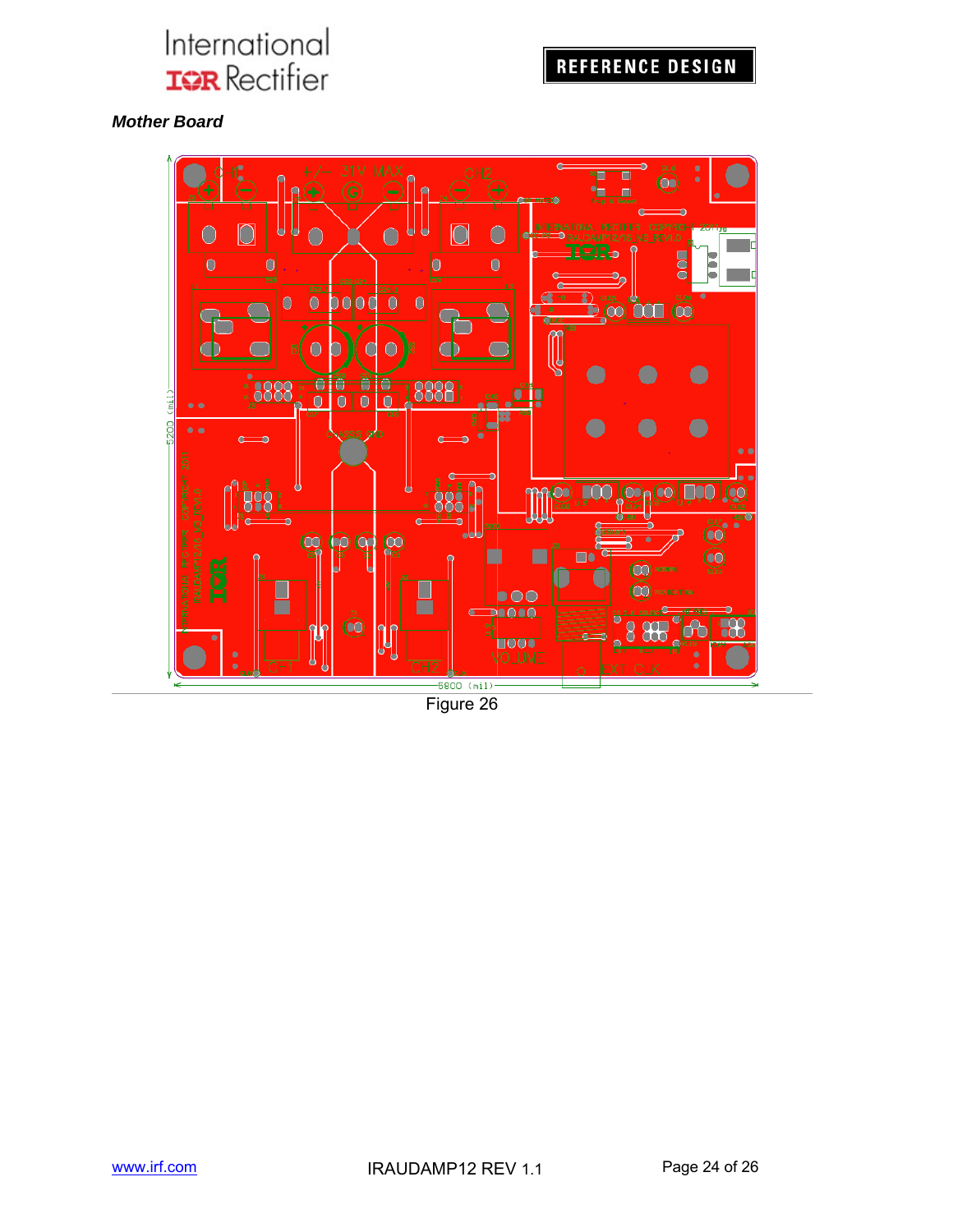## **REFERENCE DESIGN**



Figure 27